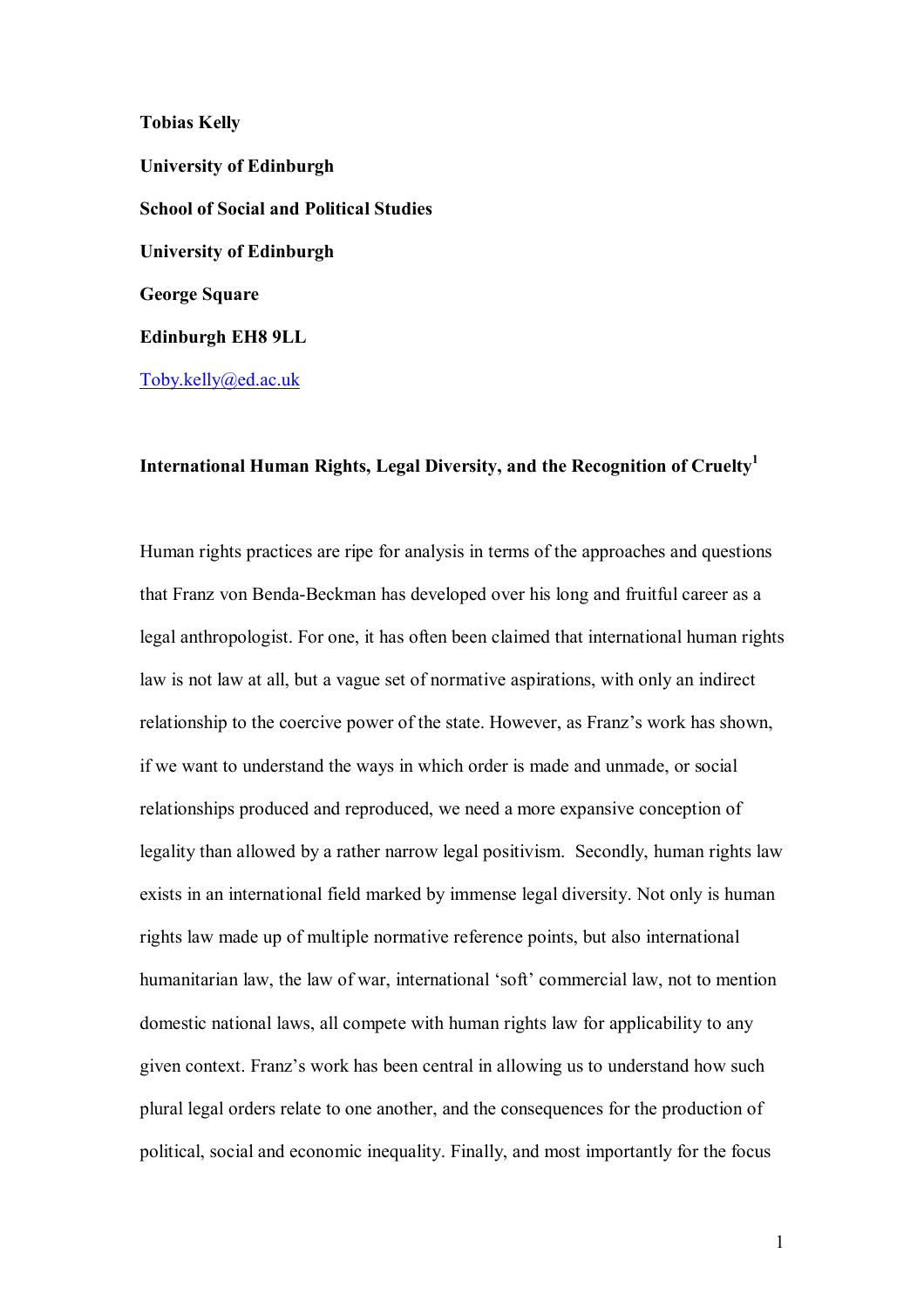of this paper, human rights shape people's way of making sense of the world. As Franz has pointed out many times, legal categories are not merely instrumental objects to be cynically manipulated, but shape the ways in which we see the world and act upon it. In particular, he has made a key distinction between law as a set of cognitive categories, that which describes the ways in which they world is and why it is so, and normative categories, that describes the ways the world should be. $2$  Legal practices produce both the 'is' and the 'ought' of social life, as the divide between 'fact' and 'law' is constantly crossed.

This paper will use the insights of Franz von Benda-Beckman on plurality and inequality on the one hand, and the role of law as both a cognitive and normative set of practices on the other, as its starting point in order to explore the ways in which the UN human rights system seeks to get to grips with the meanings and implications of deliberately inflicted cruelty, otherwise known as torture. Torture is perhaps the most widely prohibited of all human rights violations and has a significant place in virtually every major international human rights instrument. At the heart of the international prohibition of torture lies the UN Committee Against Torture, charged with monitoring compliance with the Convention Against Torture. The work of the Committee plays an important role in defining torture and the compliance of states with the Convention. However, as with the other UN human rights committees, it lacks the means of enforcement. Instead, the Committee generates reports from states, alongside information from NGOs and other international bodies, and then issues nonbinding recommendations. As such, the Committee Against Torture is best understood as being a form of knowledge production. The recognition of torture represents arguably unique challenges. Torture's particular stigma, as one of the most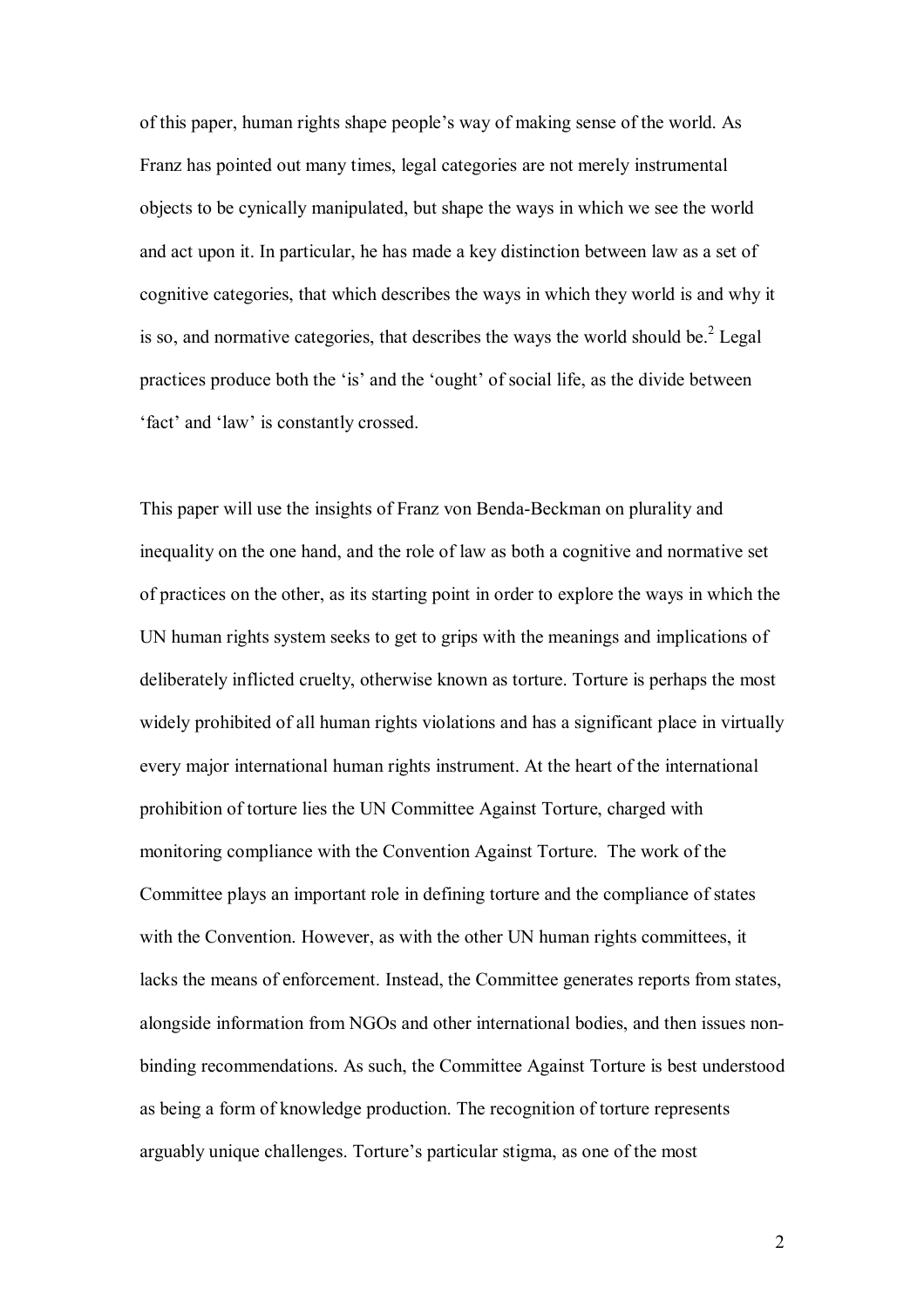universally recognised human rights prohibitions, raises the stakes for those states potentially accused of torture. Very few, if any, states will willingly admit that they participate in torture. Furthermore, despite its apparent moral absolutism, torture remains a notoriously slippery subject, its precise meanings constantly moving under pressure. Finally, the overwhelming pain of torture, and the often subtle ways it is administered, arguably blocks forms of communication, creating doubt about its very existence in any given case.<sup>3</sup> Any attempt to recognise torture must therefore deal with serious political, legal and epistemological hurdles.

This paper turns the ethnographic gaze on the human rights monitoring process, in order to ask what forms of knowledge does human rights monitoring produce about cruelty and suffering? Human rights monitoring is not merely a technical process of information gathering, but is shot through with normative assumptions about forms of accountability and responsibility. To begin with, practices and procedures have to be made 'monitorable' and amenable to particular forms of assessment. As such, the monitoring process does not simply reveal, but abstracts and codifies.<sup>4</sup> Evidence is not just 'out there', but is filtered through judgments about expertise, trust and risk. This is not a neutral process but depends on institutional environments that are 'fit for monitoring<sup>5</sup>. In this context, the Committee Against Torture produces a form of knowledge about suffering that is always one step removed from the direct infliction of cruelty. A concern for the 'is' and 'ought' of torture is shifted away from particular incidents of violence to the level of broad polices, frameworks, and statistics, where wrongdoing and its eradication is linked to the relative absence or presence of set of technical arrangements. The normative and the empirical are merged through a focus on an idealized vision of the liberal state. These processes serves to reproduce a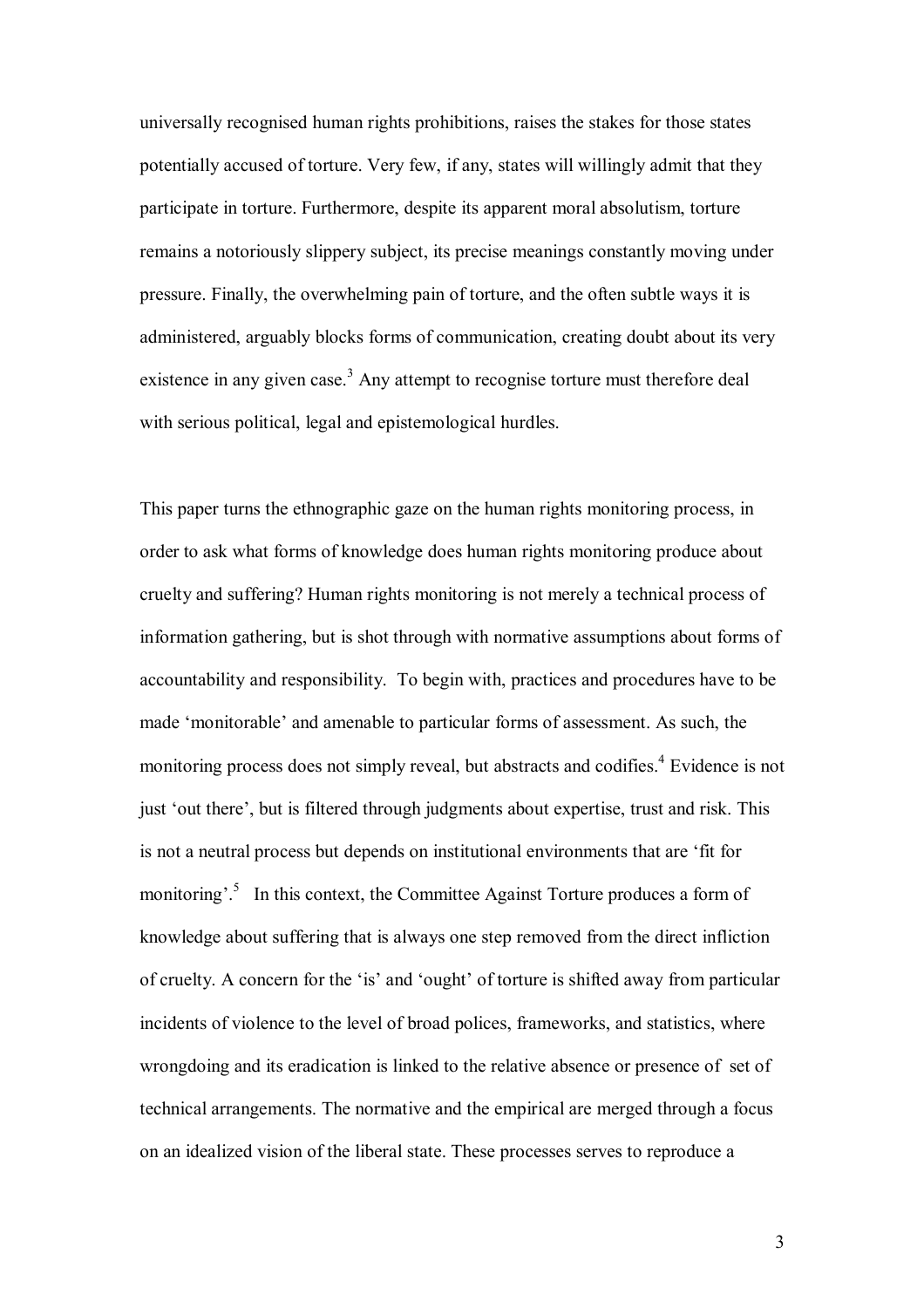generalized distinction, never quite held down to specifics, between the developed and the underdeveloped and the 'civilized' and the 'uncivilized'. The result is that the Committee largely ignores the political nature of violence in favour of technical policies procedures, simultaneously reproducing international political inequalities and depoliticising the causes and consequences of cruelty and suffering.

The paper presented below is based on fieldwork at the 2006 and 2007 sessions of the Committee Against Torture. This period saw reports presented by the US, Qatar, the Republic of Georgia, Togo, Ukraine, Denmark, Guatemala, Italy, Japan, Lichtenstein, the Netherlands, Peru, and Poland. During this time I attended the sessions of the Committee as well as interviewed Committee members, staff of the OHCHR secretariat, and numerous NGO and state representatives. This has been supplemented by an analysis of the numerous reports produced by the state parties to the Convention, NGOs and the Committee itself.

### **Torture, Recognition and Human Rights**

Despite its moral absolutism, the concept of torture remains notoriously vague, and it is legal practices that have historically given torture its greatest definitional coherence. Medically speaking there is no specific syndrome associated with torture victims, whose symptoms can range from severe psychosis to mild nightmares. $6$  The most widely accepted medical condition associated with torture victims, Post-Traumatic Stress Disorder (PTSD), includes a group of people much wider than those who have been subjected to torture.<sup>7</sup> Furthermore, a diagnosis of PTSD fails to capture the whole experience of torture survivors, who are often as concerned with access to housing, welfare and employment as they are about medical treatment.<sup>8</sup> At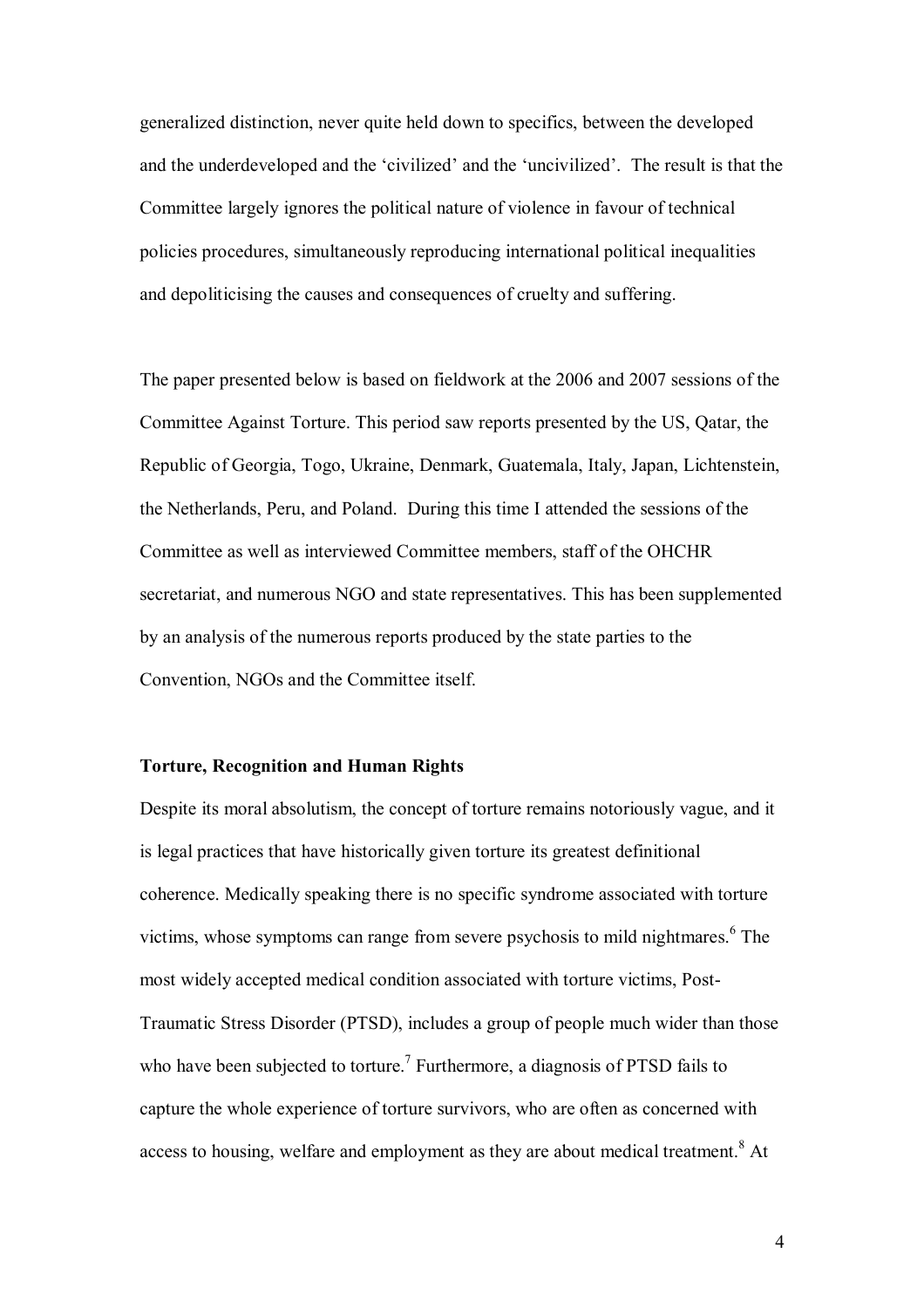the level of direct experience it has famously been claimed the distinctive nature of torture lies in its ability to destroy the capacity to communicate.<sup>9</sup> However, the idea that the pain of torture is a fundamentally private experience denies the ways in which pain is itself a social relationship. As Veena Das argues, the statement 'I am in pain' is a declarative statement that does not seek to describe a state- but to voice a complaint.<sup>10</sup> The task is therefore to create the conditions that allow the 'private' experience of pain to move out into the realm of publicly articulated pain- to create a moral community through the sharing of pain<sup> $11$ </sup>.<sup>11</sup> As such, the problem of torture is not one of the failure of language, but the failure of recognition. The issue is not so much that victims can not communicate their suffering but that lawyers, doctors and other practitioners find it difficult to recognize when and where cruelty has taken place. The ways in which legal processes produce or deny claims about torture is therefore a question of great importance.

Any understanding of the concept of torture cannot be separated from the legal practices that have shaped its meanings and implications. More specifically, the category of torture has its roots in the reform of European law in the seventeenth and eighteenth centuries.12 The growth of judicial torture in medieval Europe was not simply the product of an arbitrary and capricious politics, but rather a desire to create legally reliable evidence. Similarly, the abolition of torture took place following the creation of forms of punishment, such as the prisons, that unlike the death penalty did not seem to demand absolute levels of proof. The concept of torture has therefore developed not as a direct expression of human experience, but against the background of judicial reforms. This is not to say that the legal concept of torture is itself unified or coherent. There are important and ongoing conflicts over the threshold of the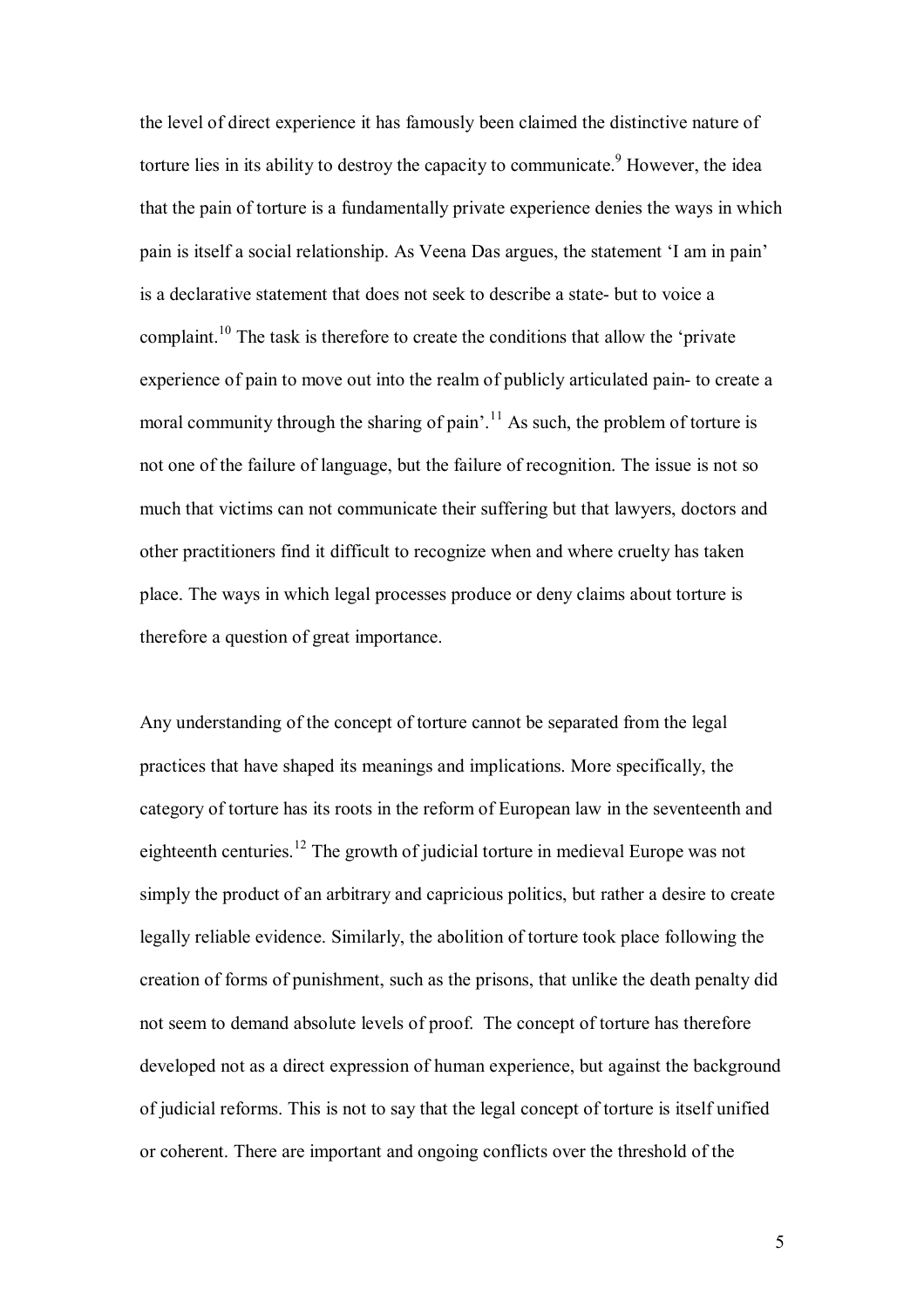severity of pain and cruelty, the role of intention, the identity of perpetrators and the positive obligations of states to prevent torture. This also does not mean of course that wider moral and sentimental definitions of torture are widely used. However, the concept of torture has been developed within the context of juridical institutions and legal forums remain the central place where the precise meanings of torture are debated and recognized. Torture is therefore, to use Franz von Benda Beckman's terminology, a legal category in both the cognitive and normative sense. It sets out to describe and distinguish specific for s of cruelty, and to prohibit its occurrence.

The production of legal knowledge about torture therefore needs to be examined in order to explore how it prioritises particular forms of knowledge about cruelty and suffering over others. As such we need to pay attention to the ways in which legal practices shape and produce, rather than simply distort understandings of suffering.<sup>13</sup> Rather than being clean and precise, the legal recognition of torture is itself shot through with disjunctures and fissures. It is marked as much by gaps that have to be continually jumped over, as it is by internal coherence. In this context, the task is not to examine how the legal processes of recognizing torture bleach out and thin down subjective experiences, but rather to explore how the legal recognition of torture produces multi-layered and often contradictory forms of knowledge about suffering.

UN human rights committees hold a particularly ambiguous position in international law. Although they are at the centre of the system of international human rights, they lack the ability either to determine issues of fact, or to issue legally binding decisions. As such they have an uncertain status, often fudged as 'quasi-legal' or 'quasijudicial<sup>7</sup>. This ambiguity should not be treated as an anomaly to be skipped over, but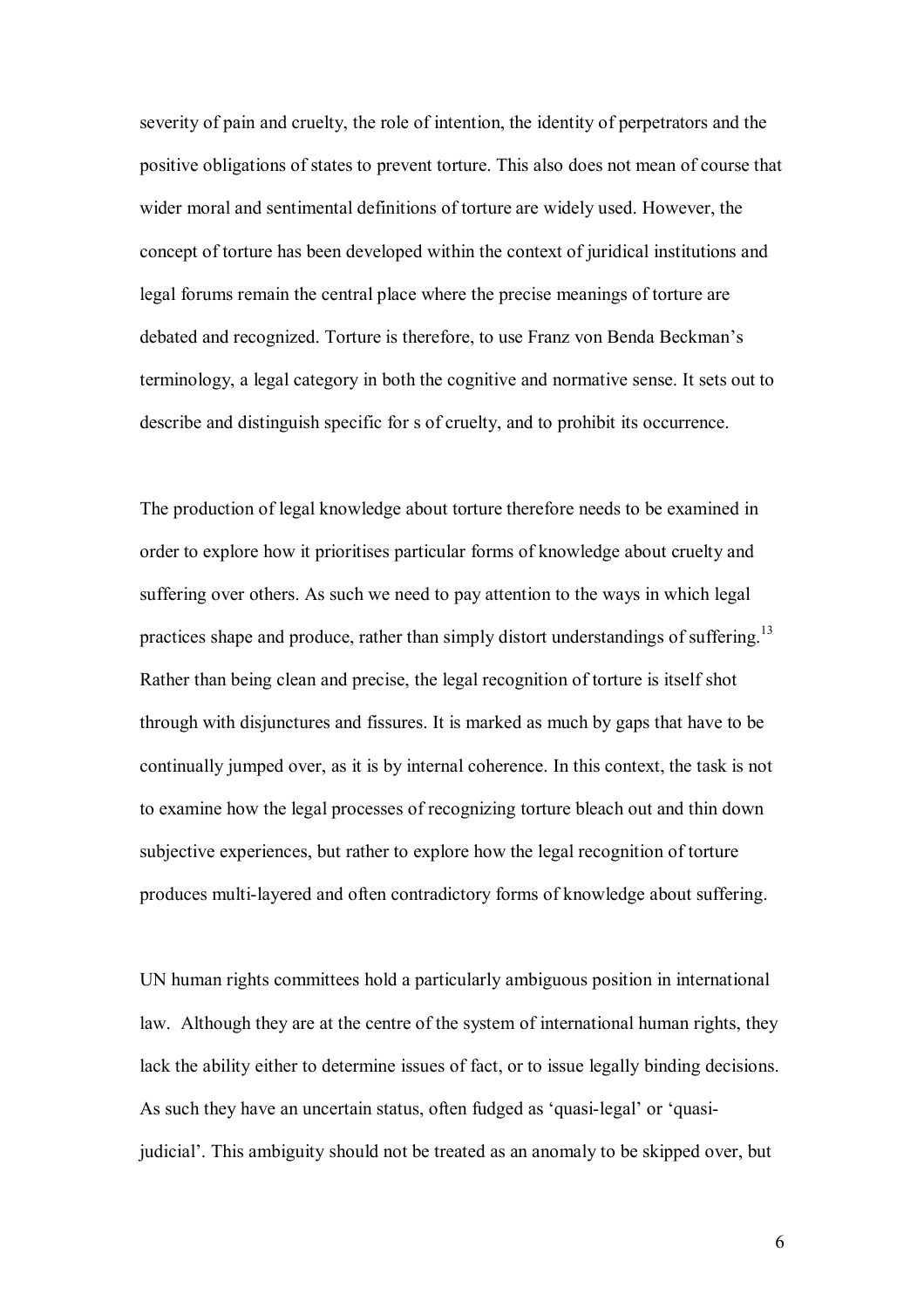rather should be examined head on as it is central to the forms of knowledge produced by the Committee Against Torture. Never entirely certain of the empirical ground upon which they stand, nor able or willing to make clear determinations on matters of legal doctrine, the Committee members constantly move in a grey zone between 'fact' and 'law'. Although the Committee members are seen as the guardians of one of the key UN human rights conventions, at the same time they lack the mandate to issue legal determinations. Furthermore, although the Committee members are supposed to monitor compliance, they do not have the resources to launch effective investigations.

However, in the face of this normative and empirical uncertainty, a measure of stability is regained by the Committee members through a general distinction between what are seen as culturally and institutionally 'developed' and 'underdeveloped' states. States that are seen as failing to live up to this idealized model, that in reality exists nowhere, are treated as a pathological failure.<sup>14</sup> From the penal reformers of the  $18<sup>th</sup>$  century, to the debates over the 'war on terror', the fight against torture has been associated with the values of a seemingly enlightened modernity.<sup>15</sup> The eradication of torture was a central part of the 'civilising mission' of the nineteenth and twentieth century.16 More recently, the seeming tension between the use of torture and the purported 'values of the civilised world' has been at the heart of debates over the meanings and implications of the 'war on terror'.<sup>17</sup> In practice of course, as the last decade has shown, the historical opposition between torture and states claiming to uphold the values of 'civilisation' is far from self-evident.<sup>18</sup> However, at the levels of professed values and legal discourse at least, torture is widely seen as abhorrent and in direct contradiction to liberal modernity.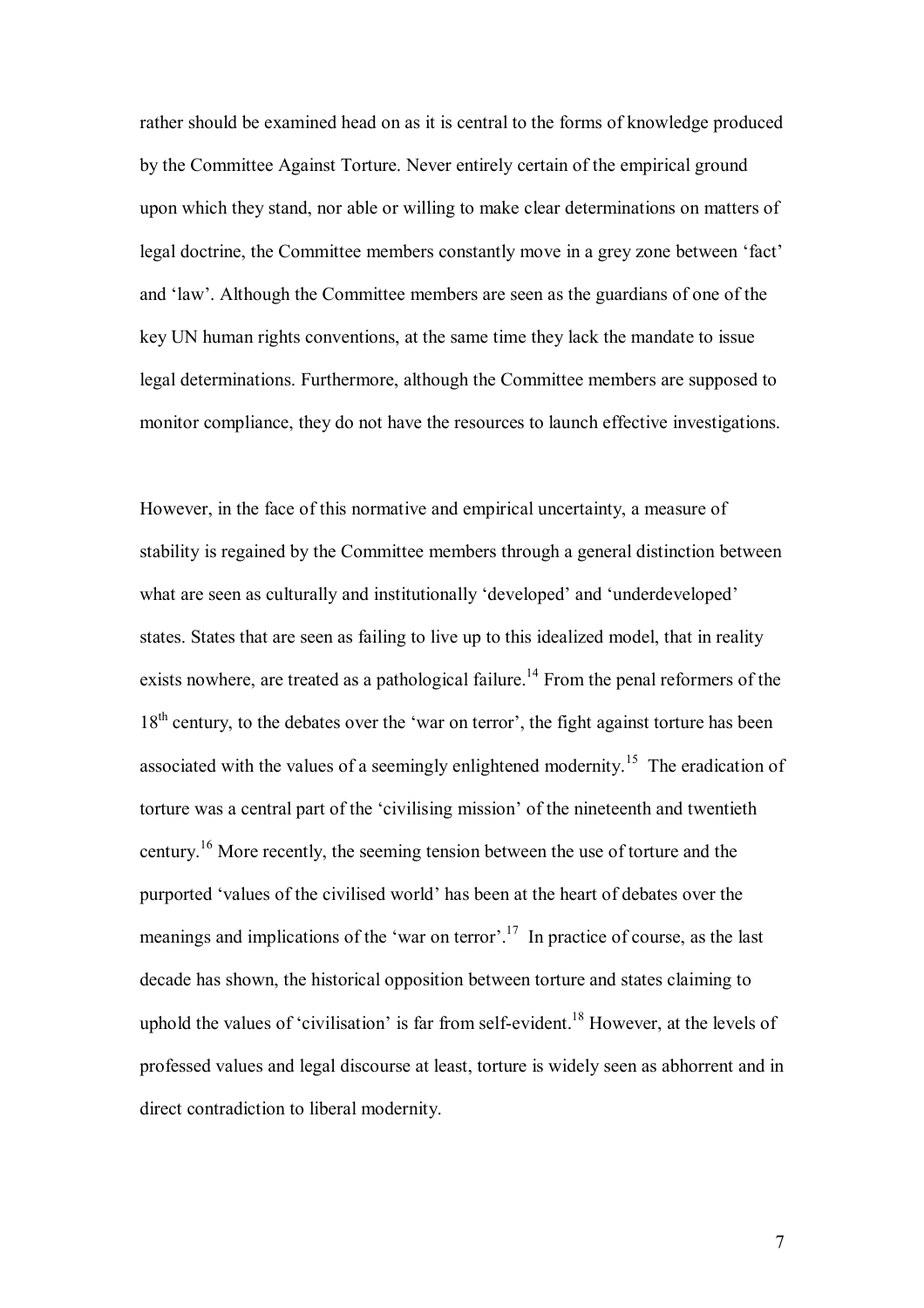Recent work has highlighted the ways in which international human rights law can serve to reproduce global inequalities.<sup>19</sup> Such arguments have shown the ways in which colonial categories have been reinscribed into the practise of international law. However, whilst important, such critiques are often based on the analysis of text or broad histories of international relations and diplomacy, and as such ignore the often contradictory intentions and desires of the individuals and organisations through which human rights law is reproduced. At the UN Committee Against Torture, the reproduction of the distinction between the 'developed' and 'underdeveloped' is not the result of a deliberate policy, but rather is a product of the political constraints faced by the Committee and its institutional weaknesses. The rest of this paper will therefore explore the ways in which international human rights law is produced in the context of the cross cutting intentions and institutional configurations as people grapple with the task of monitoring human rights compliance.

## **The United Nations Convention Against Torture**

The United Nations Convention Against Torture and Other Cruel, Inhuman or Degrading Treatment or Punishment (CAT) was adopted in 1984, and entered into force on 26 June 1987. Created after intense lobbying by NGOs, most notably Amnesty International, CAT is currently ratified by 144 states. In its preamble the treaty declares its aim is ëto make more effective the struggle against torture and other cruel, inhuman or degrading treatment or punishment throughout the world'. Article 1 defines torture as any act that causes mental or physical pain that is inflicted in order to obtain information, a confession or to coerce and intimidate. Importantly, for the Convention, torture does not include 'pain or suffering arising only from, inherent in or incidental to lawful sanctions'. The prohibition of torture is seen as absolute, with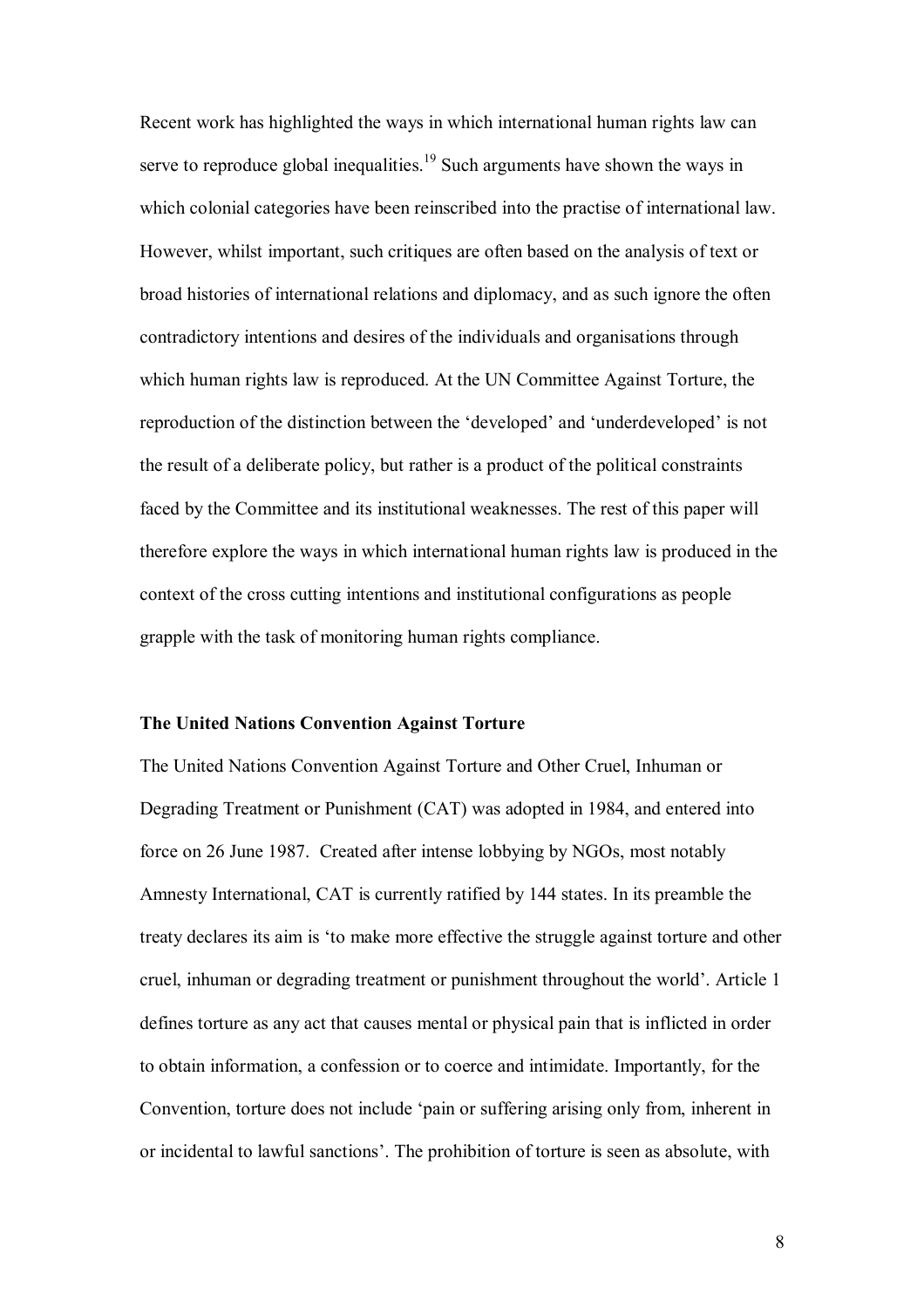no exceptions for reasons of security or otherwise and 'no exceptional circumstances whatsoever... may be invoked as a justification of torture (Article 2). The central principle behind the Convention is the prevention of impunity through ensuring that torture is effectively criminalized by member states.

The Committee Against Torture (hence forth the 'Committee') was established by CAT in order to monitor compliance with the Convention. In doing so, CAT mirrors the other core UN Human Rights treaties. As Normand and Zaidi argue, from the outset signatory states were unable to agree on the precise powers of the UN human rights system, with the US and USSR being particularly keen to avoid any restrictions on sovereignty.20 The result was a monitoring process with a deliberately restricted mandate. As with the other Committees, the terms of reference for Committee Against Torture are left vague by the Convention, opening up considerable room for interpretation and contestation between states and the Committee members. As such, it is crucial to recognize that the roles and process of the Committee are not given once and for all, but are constantly changing. Rather than being a functional product of international governance, or a direct and self-evident response to international human rights violations, the practices of the Committee are a fragmented and conflicted process, produced through the interaction of the various interests of international diplomats, UN civil servants and  $NGOs<sup>21</sup>$ . The Committee is made up of ten members, elected every 4 years by the states that have ratified the Convention. Members are nominated by their states, but once they sit on the Committee they are supposed to act independently. The practice has been to have two South American, two African, three European, one North American, Eastern European and one Chinese member. Of the ten members in 2007, two worked in NGOs, three were diplomats, three worked in law schools, and two as judges.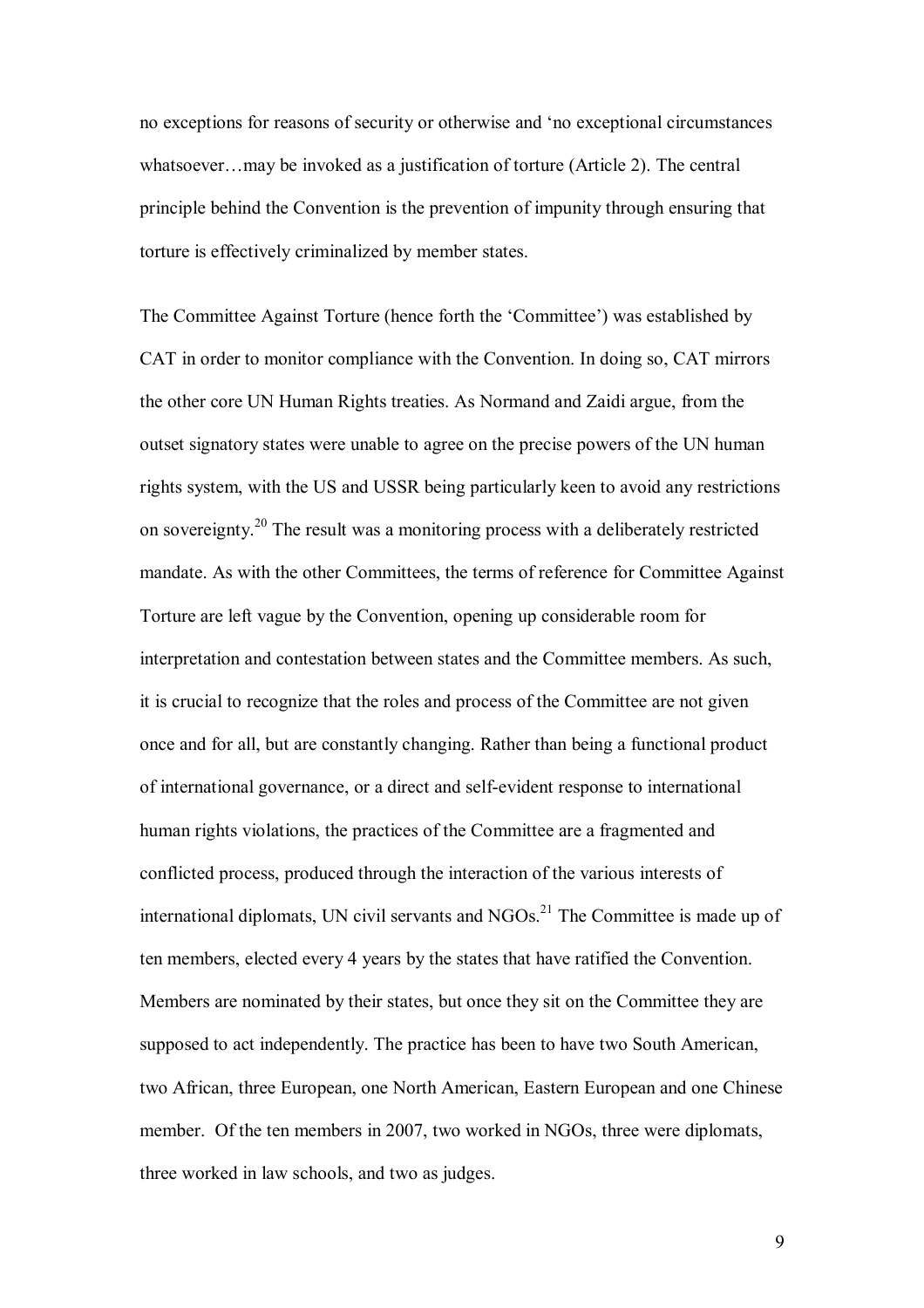In order to monitor compliance with their obligations under the Convention, state parties are required to submit an initial report one year after initially ratifying the Convention, and thereafter a periodic report every four years. The Convention merely sets out that states must 'submit to the Committee... reports on the measures they have taken to give effect to their undertakings under this Convention.<sup>22</sup> It does not detail the format of the reports, their length, or the forms of information required. Historically, there as been a wide variation in the reports sent to the Committee. The Committee does issue guidelines for how it would like the reports to be presented, but these are by no means always followed. Since the late 1990s, the Committee has also adopted the practice of sending a list of issues, essentially a request for further information, six months prior to examining a state's report. In 2007 the Committee also adopted, a new procedure whereby it would send out, on a case by case basis, its own list of issues, which will then form the basis of a state's periodic report. The specific process through which reports are examined is also not set out anywhere in the Convention. As of 2008 the Committee meets twice a year in May and November, for three and two weeks respectively. Reporting states are given the opportunity to present their report, before receiving questions from the members. The state is then given 36 hours to come back and give replies. Finally, the Convention states that the Committee 'may, at its discretion, decide to include any comments or suggestions'. but does not make these comments obligatory, nor does it set out their form.<sup>23</sup> Over the years there has been a great deal of variation in what have come to be called 'conclusions and recommendations'. The very term 'recommendation' is a discretionary insertion from the Committee and is not included in the text of the Convention. Originally, the conclusions were not issued in the name of the Committee as a whole, but individual members. More recently there has been a move towards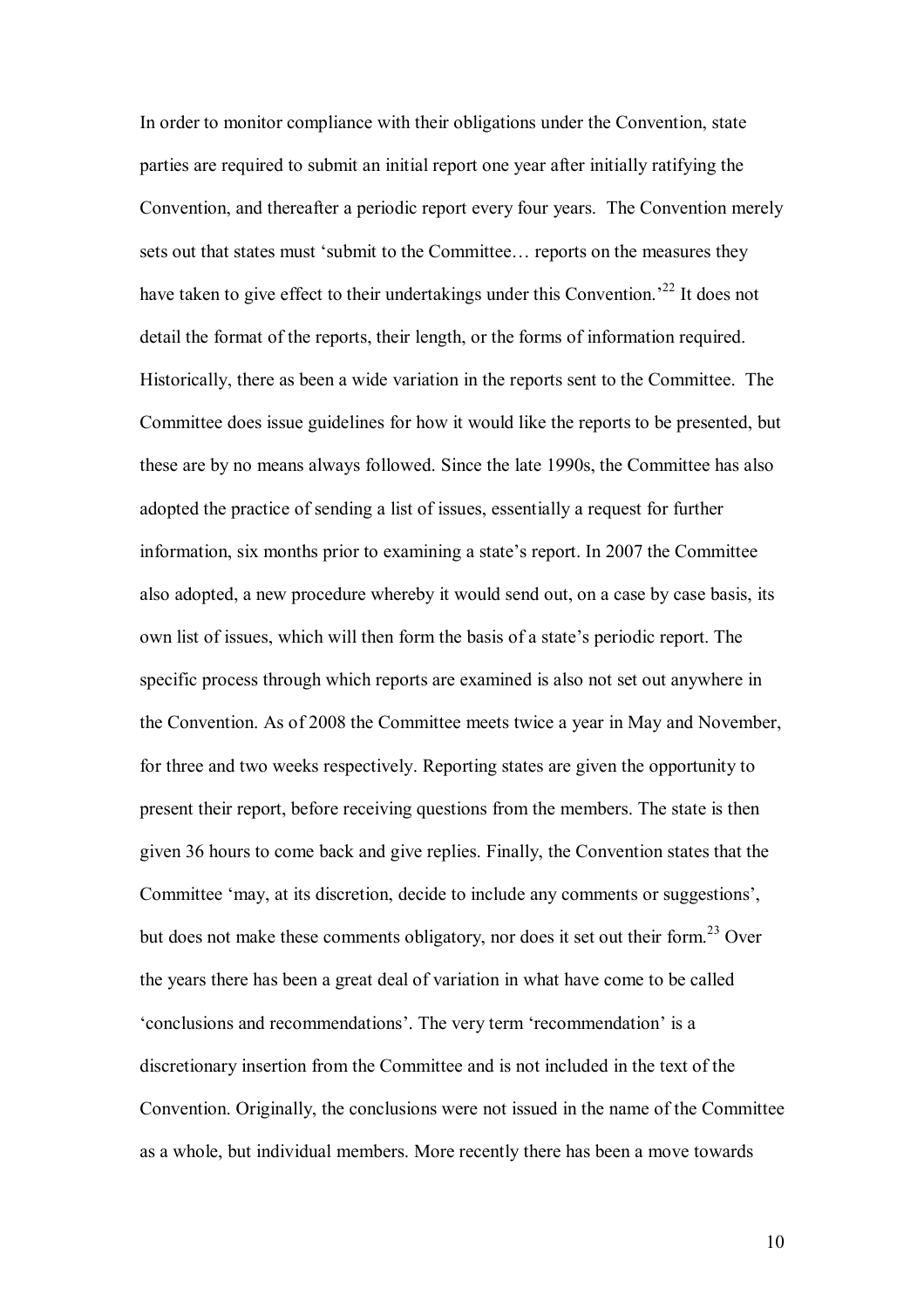more systematized conclusions, that include 'positive aspects' and then 'subjects of concern' with distinct 'recommendations' attached to each issue.

Alongside the formal sessions of the Committee there are three parallel mechanisms directly or indirectly established by CAT. The first is a system of complaints by private individuals about specific incidences of torture, known as 'communications'. States have to opt into this aspect of CAT and decisions are communicated to the state and petitioner involved. The second is a 'confidential inquiry' by one of the Committee members. This process has only been set into motion in three cases (Brazil, Egypt and Turkey). Finally, and perhaps most importantly, an Optional Protocol to the Convention (OPCAT) entered into force on 22 June 2006. OPCAT established a sub-committee in order to ensure a ësystem of regular visits undertaken by independent international and national bodies to places where people are deprived of their liberty, in order to prevent torture and other cruel, inhuman or degrading treatment or punishment.<sup>24</sup> The OPCAT process is in its initial stages at the time of writing, and its direct relationship to the Committee is still largely undefined. The focus of this paper is the state reporting process, as that remains the most comprehensive part of the monitoring process.

The general consensus amongst commentators, NGOs and even many diplomats and UN employees is that the Committee is 'weak'. There is a wide complaint that members of the Committee do not have the necessary levels of expertise to grasp complicated legal issues, or else have not understood the implications of their formal independence. Academic writings also routinely describe the monitoring process as being in 'crisis'.<sup>25</sup> However, although states often reportedly complain about the Committee's ineffectiveness, it is worth remembering that design of the Committee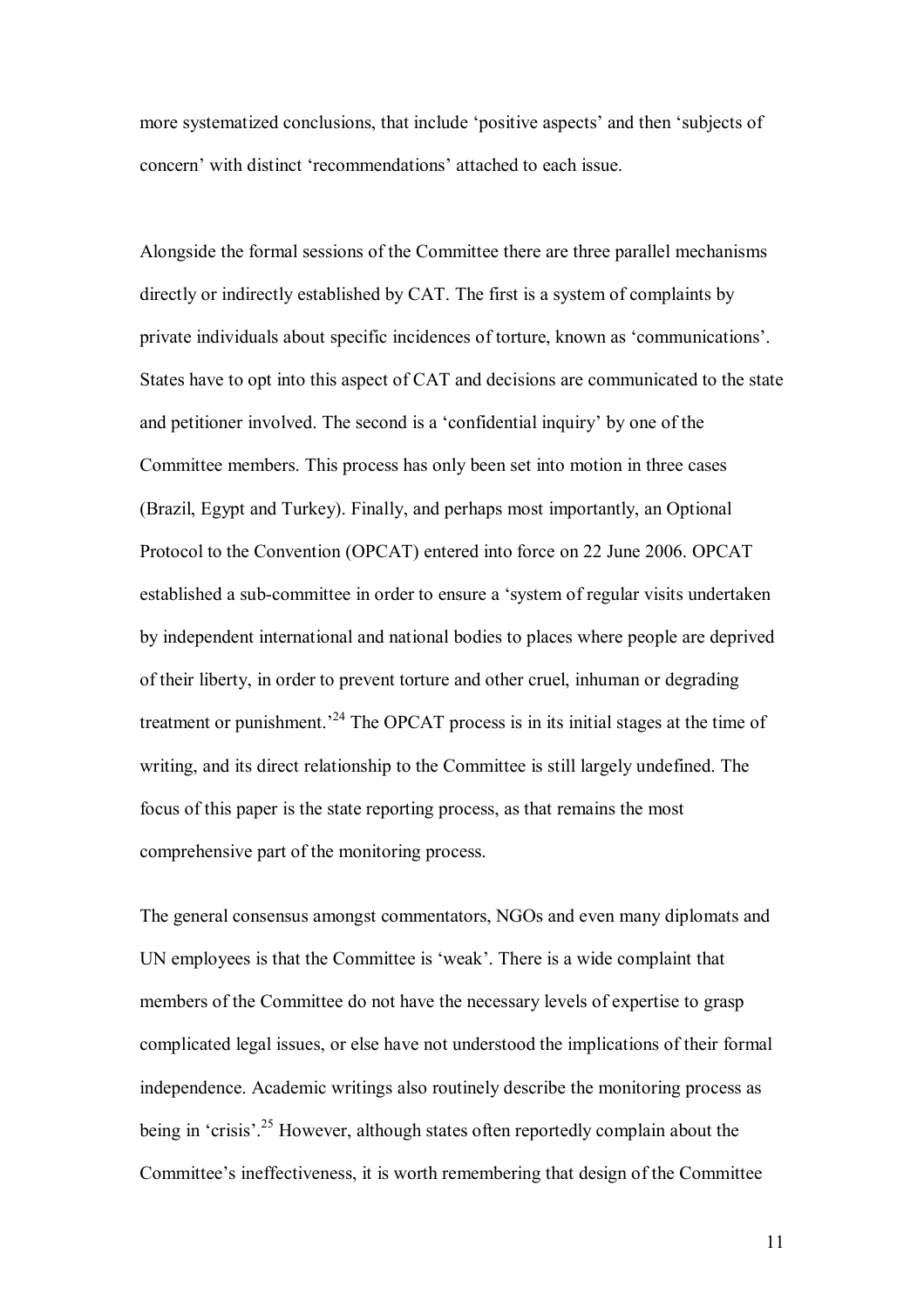and its membership is decided by the states themselves. The limitations of the Committee should not so much be seen simply as a failure, but rather as the product of a deliberately restricted mandate. Realist critiques of the UN human rights system are liable to dismiss human rights monitoring as an unenforceable irrelevance. However, recent work however has suggested that the impacts of the various UN Human Rights Committees are diffuse and indirect, as their conclusions, recommendations and communications take on a life of their own.<sup>26</sup> Despite the many weaknesses and criticisms of its work, it is therefore of crucial importance to understand the logic and structure of the specific forms of knowledge produced by the UN human Committee Against Torture.

## **State Reports**

The principle source of information for the Committee is the reports produced by the signatory state. Reports are supposed to describe new measures and developments relating to the implementation of the Convention since the last report. Although states are supposed to report every four years, many of them do not do so, and several have never reported since ratifying the convention. The Committee has no powers to force states to submit and according to one estimate over 70% of states have overdue reports.27 For those states that do provide reports, they can simply refuse to answer the questions of the Committee, or do so in a way that obscures the situation on the ground.28 States often fill their written reports with long lists of legislation and formal polices, rather than concrete practices. Faced with the vast amounts of information given to the Committee by reporting states, the Committee has to decide how much of it is reliable and how much of it was window-dressing. However, the Committee has limited investigatory powers of its own. It is worth remembering that members are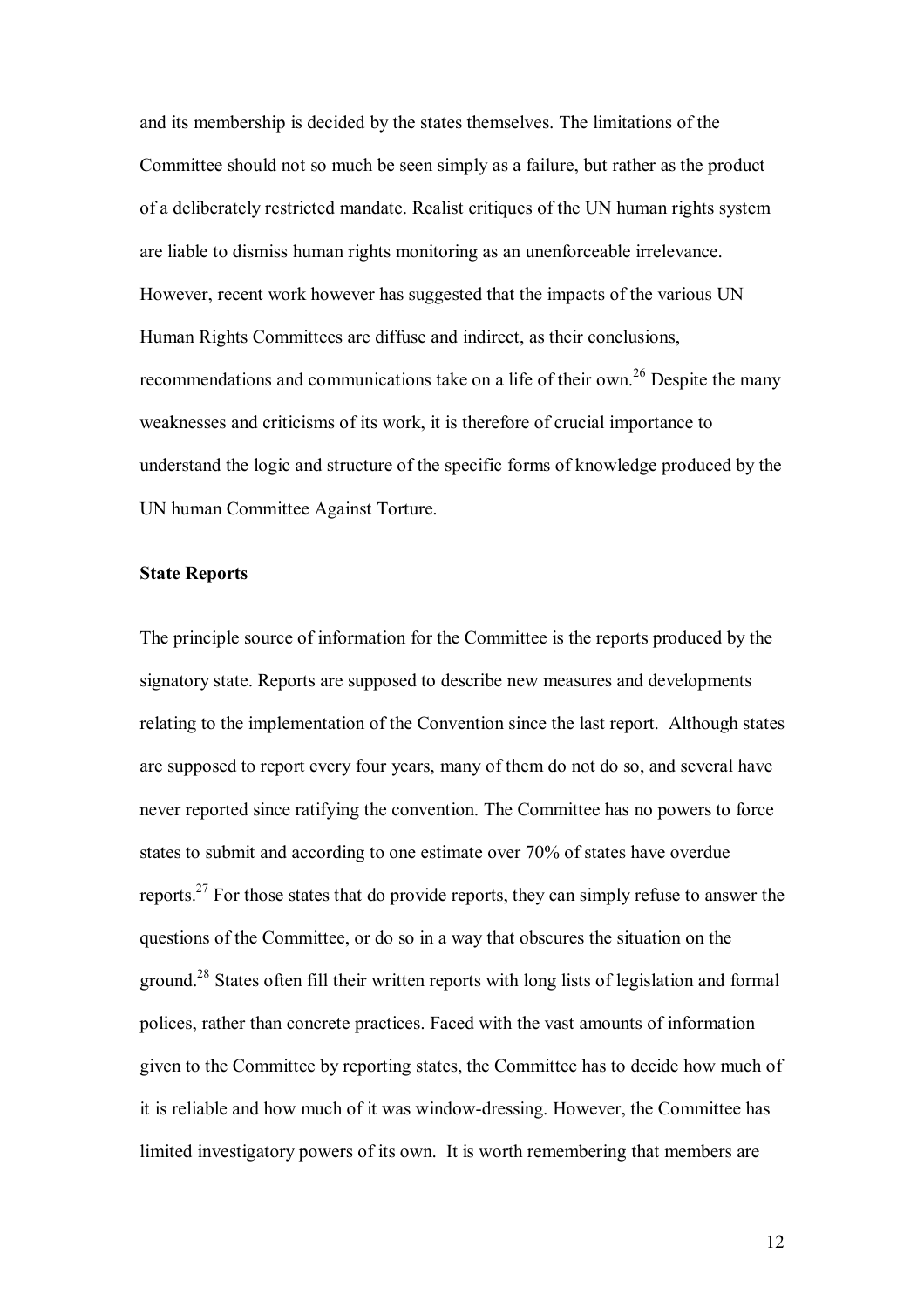unpaid, and only work in Geneva for five weeks a year, and spend the rest of the time doing other jobs. The financial and time resources of the Committee are therefore severely limited. They are supported by a secretariat drawn from the civil servants of the Office of the High Commissioner for Human Rights (OHCHR), but none of these work for the Committee full time. Some members, especially those with backgrounds in the NGO movement, do carry out their own private visits, but do so out of their own funds and in their own time. The resources available to the Committee are obviously far smaller than those available to any state. The Committee therefore operates with an information deficit in relation to the states whose reports it examines.

#### **NGOs and the Committee**

To a great extent the Committee relies on information supplied by NGOs. As such NGOs can play a central role in setting the Committee's agenda, the questions they ask, and eventually the recommendations that they make. The involvement of NGOs can begin up to a year prior to the session, when they may meet the Committee's designated country rapporteurs and the UNHCHR secretariat in order to explain the key questions that they think the Committee should ask. Prior to the session NGOs also normally submitted written 'shadow reports'. The Committee Against Torture has formalised the participation of NGOs to a greater extent than probably any other part of the UN human rights system. Formal closed briefing sessions, complete with translators, are timetabled into the Committee's programme. Officially NGOs are only supposed to contact the Committee members through the secretariat, but in practice they often do so independently, especially if they have an ongoing relationship with an individual member. In this context, the Committee often appears to be directly or indirectly influenced by the information provided by NGOs. During sessions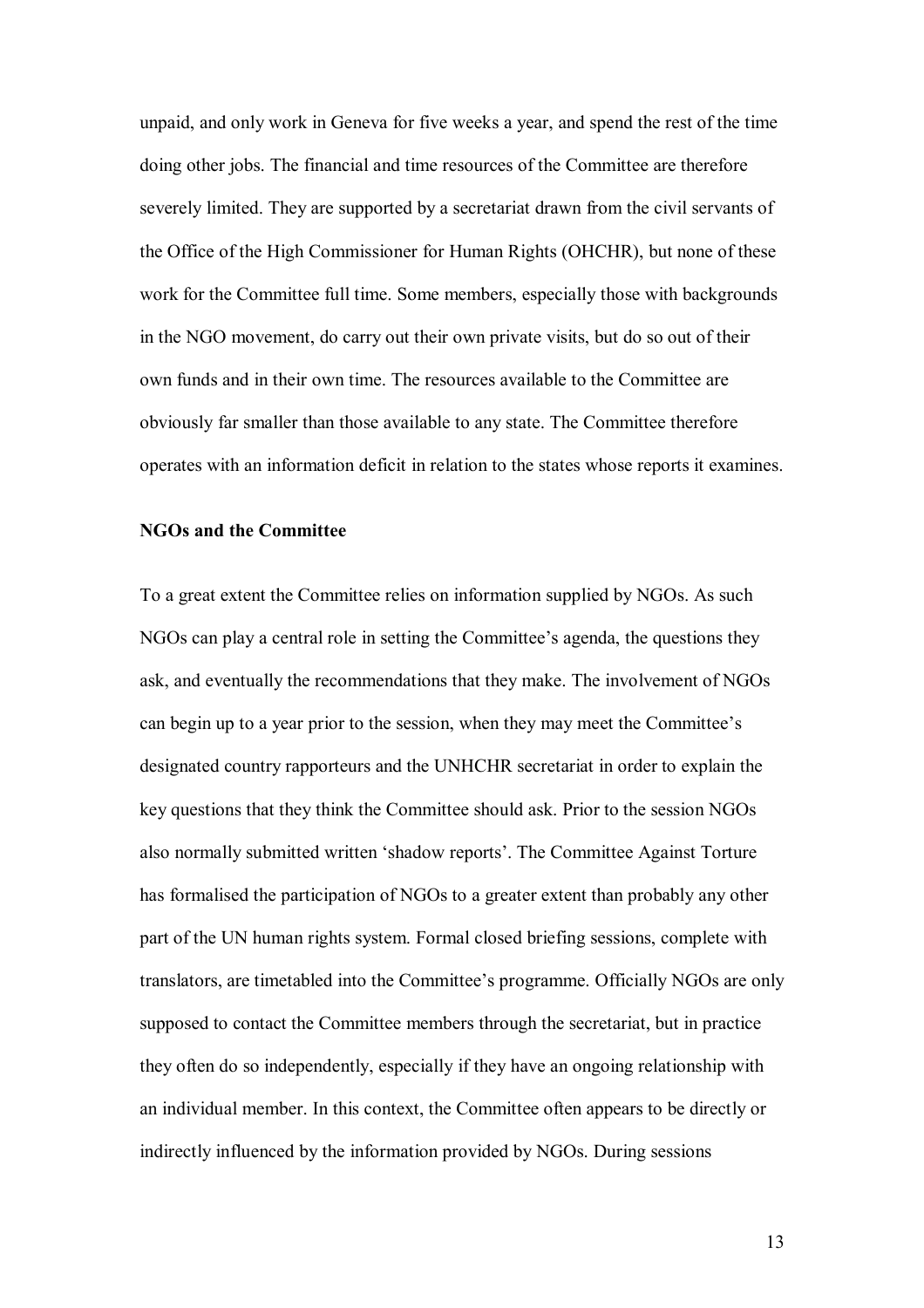members sometimes refer directly to information from human rights organisation, especially if it has a high international profile. More often than not though, members simply quote from the NGO's reports, without indicating that they are doing so. It is possible to follow the issues raised in shadow reports and in NGO briefings, through to those arising in the formal sessions. The World Organisation Against Torture (OMCT) carried out a survey which found that, in the reports in which it had engaged, between 18% and 53% of the recommendations produced by the Committee could be traced back to recommendations originally made by them.<sup>29</sup>

There is however often a disparity in the amount of information provided by NGOs on different states. Over 15 NGOs turned up for the US report, where as none came for Qatar, and there was only one international NGO present for the report from Togo during the same session. Smaller NGOs are also often confused by the rules of the Committee, which are not only slightly different from the other branches of the UN human rights treaty monitoring system, but are also constantly changing as the Committee tinkers with its procedures. The Committee faces a particular problem in assessing the relative credibility of information produced by NGOs. The policy of accepting any information submitted to it creates a problem of whether to trust all of this information, and how much relative weight to give it. There is some attempt made to double-check claims against press reports, national human rights ombudsmen and information supplied by other UN organisations. However, to a large extent the Committee members can only rely on the relative reputation of the organisation that submitted the information. As a result there is a tendency to rely on the information supplied by the larger international NGOs.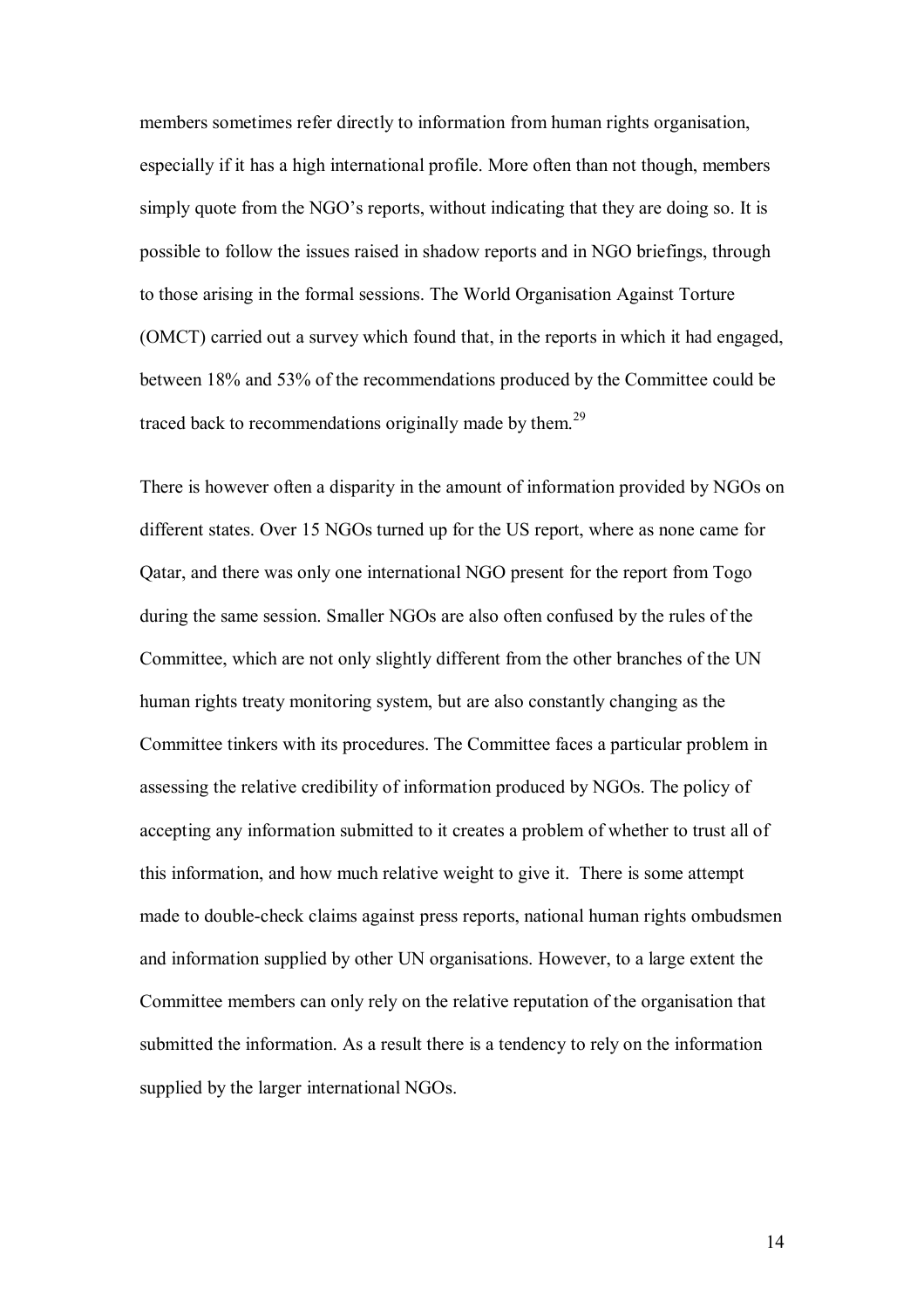Nearly all of the Committee members recognise that they could not do their work without the input of NGOs, and they depend on human rights organisations for their basic information.<sup>30</sup> However, the extent to which they are open to NGO involvement varies from member to member, and is often linked to whether the respective member has an NGO background. Where one Committee member, for example, who works for a psychosocial organisation, said that she found the involvement of NGOs in the process one of its most refreshing features, another who worked as a diplomat, openly said that he thinks NGOs take up too much time. States also sometimes complain that NGOs are too influential in the process, and that they have not come to Geneva to have a discussion with a domestic NGO, and if they had wanted to do that they could have stayed at home. NGOs therefore play a central in the Committees information gathering process, but their position is also contested by both states and Committee members.

#### **Gaps in Knowledge and the Monitoring Process**

The Committee's information gathering about torture and compliance with the Convention is therefore marked by holes, inconsistencies and question marks. Problems in the institutional capacity of the Committee, the knowledge of its members and its technical procedures all mean that to a large extent the Committee has great difficulty in assessing the situation on the ground and the information provided by any particular state. There is a routine delay of two years between the report being submitted and being heard. However, if all the states that are supposed to send reports did so, the delay would be much longer. The format of meetings twice a year for a total of five weeks is simply not long enough to process all the reports. The large amounts of paper work can also overwhelm the Committee. For the US report,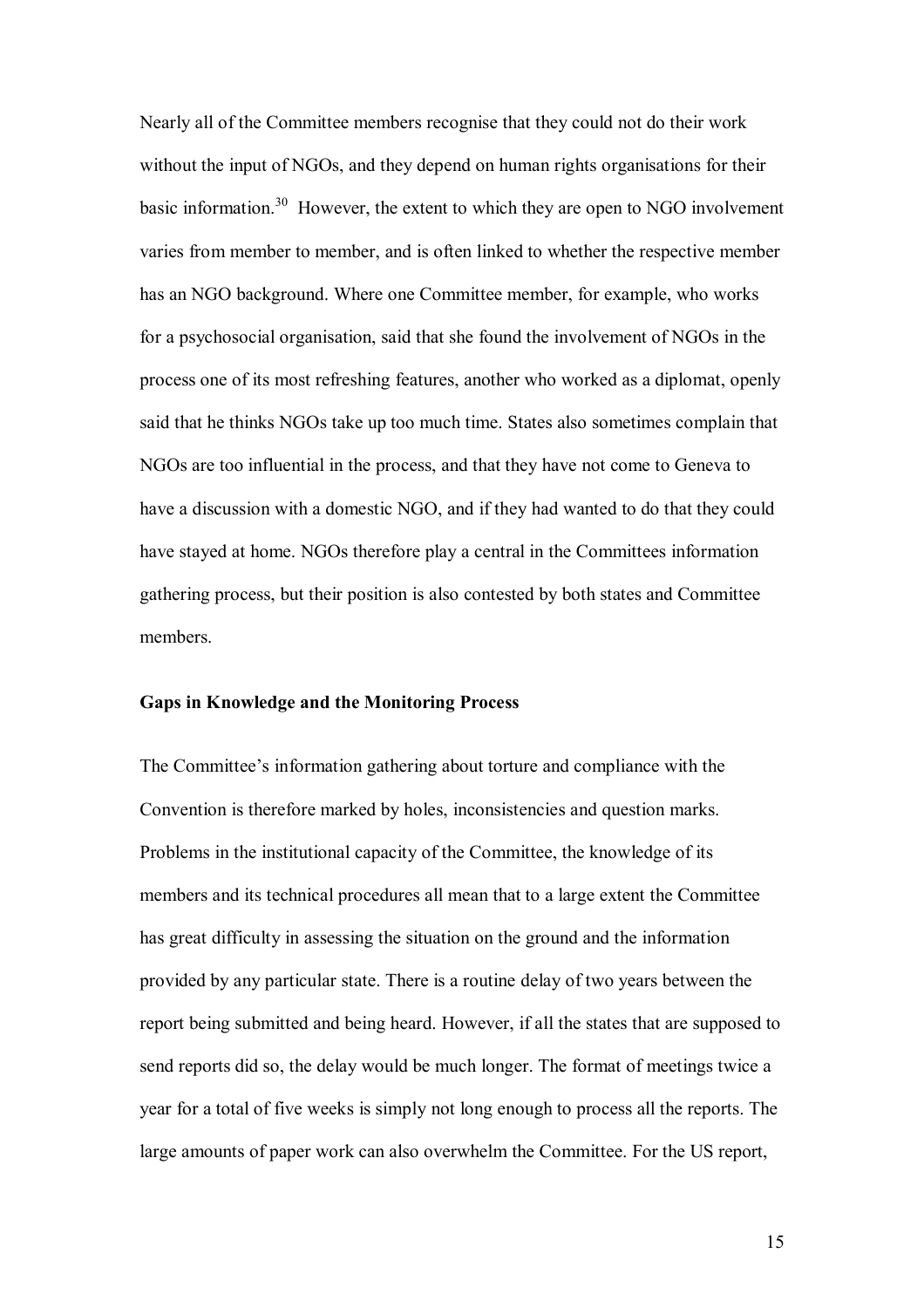NGOs and the US delegation together submitted over 3200 pages of documentation. Although this was abnormally high, Committee members often complain that they do not have time to read all the documents given to them for a particular session. There is also a particular problem with the translation of the documents produced for the session. For the US report, for example, one of the two rapporteurs only worked in French. Although the initial US report, written in English, was translated into French, the written replies were not. The result is that large parts of the replies are not available to the Committee members who do not share the language of the written report.

The gaps in the knowledge produced by the Committee means that it has to rely on information that is one step removed from the direct infliction of torture. As such, monitoring produces evidence that is not taken from the 'scene of crime', but rather is read off secondary claims about policies, institutional design, legislation and statistics. Information is taken from surfaces that are 'monitorable'. This is not simply a technical or neutral process but depends on institutional environments that are 'fit for monitoring'. It requires the production of evidence that can be presented and then assessed by the Committee. The monitoring process therefore involves judgements about the risk, expertise and trustworthiness of NGOs, and above all reporting states. At the level of information gathering, it sees a movement towards a focus on procedures and principles, and at the level of assessment there is an implicit assumption that the institutions associated with liberal democracies are less likely to produce torture.

#### As to the facts...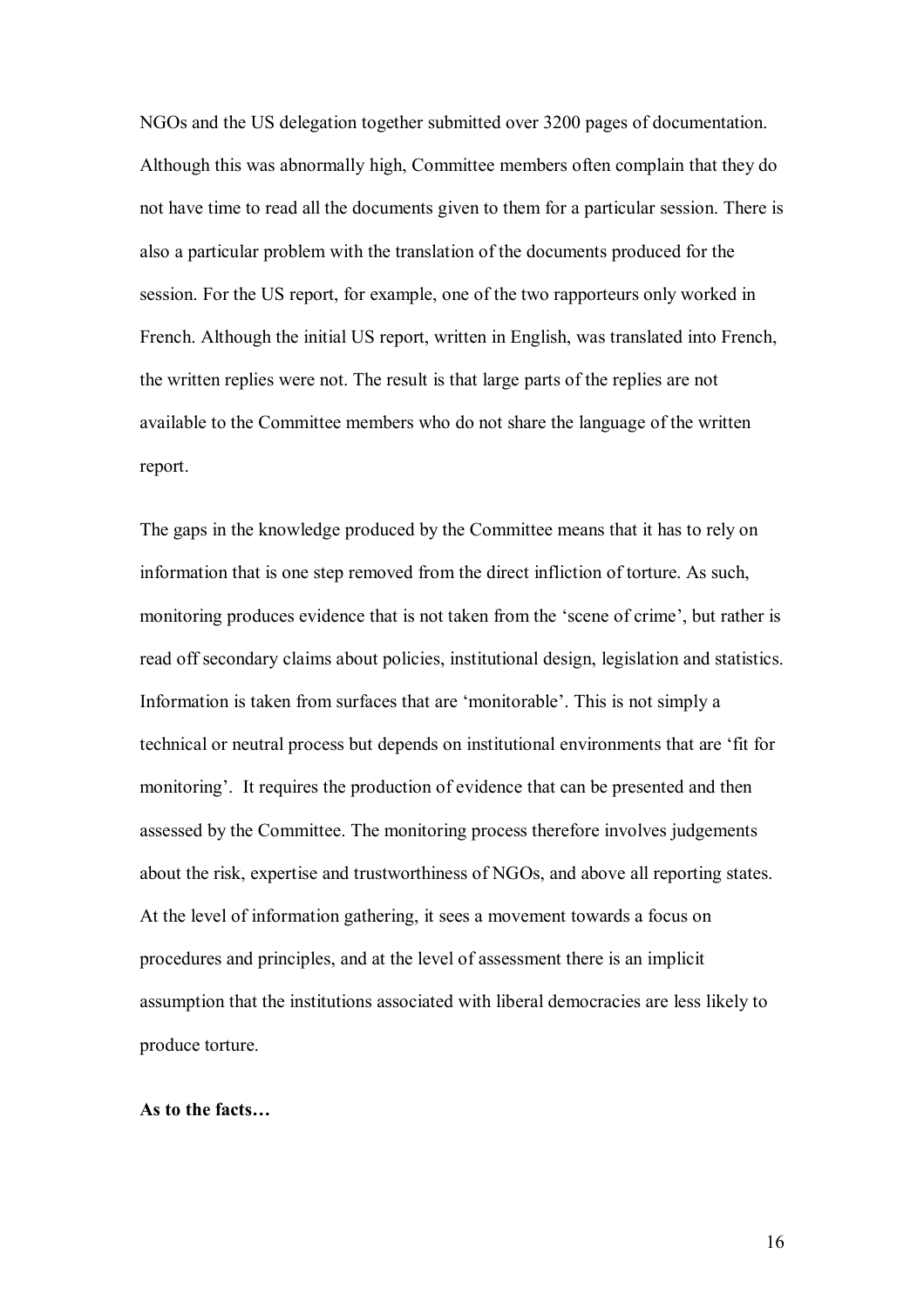The result of the Committee's restricted mandate and limited investigatory powers is that the Committee cannot and does not make determinations on issues of fact, or even firm allegations. The questions posed by the Committee members to reporting states are therefore often highly qualified. Rather than making direct allegations, members ask states to comment on allegations. They use phrasing such as: 'I have a feeling that $\ldots$ , 'there are strong allegations that $\ldots$ ' or 'could you comment on $\ldots$ '. Often members go so far as to admit they know relatively little about the situation in the state before them. During the session on Georgia, for example, the rapporteur said that he did 'not know very much' about the country. In private most Committee members admit that they have to make a certain level of deferral to the state's claims. When there are disagreements over basic factual issues, which happens often, the Committee is in no position to determine who or what is correct. The Peruvian delegation, for example, told the Chair that he was simply wrong to suggest that political prisoners might have been convicted by evidence obtained through torture, and that he should provide any names and dates to back up these allegations. In situations of such conflicting claims the Committee does not determine who is correct, but either asks for more information or, more often than not, leaves the question up in the air.

The result of the lack of ability to make determinations on facts means that in general there is a tendency to focus on procedures and principles rather than specific cases. In this context, the precise questions often vary according to the background of the members. The two members who are both judges often ask questions about the 'rule of lawí, where-as the two members with backgrounds in NGOs often ask about gender issues and children. In general the questions asked are either about broad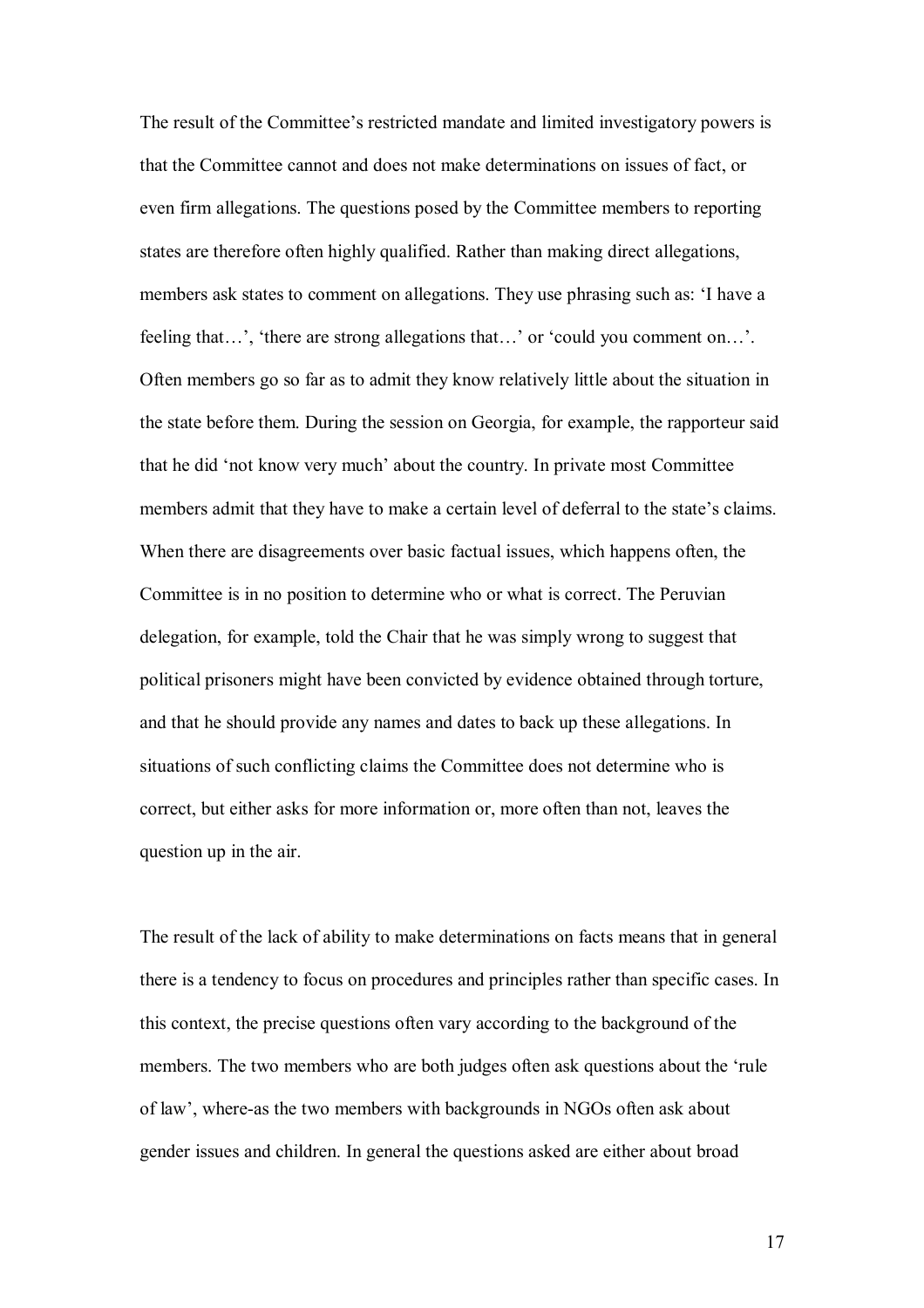policies, institutional set-ups or for statistical clarifications. One of the Committee members, for example, complained to the Georgian delegation that there were no statistics on the number of calls to a hotline set up to hear complaints of torture. The polite tone and general nature of many of the questions also means that it is relatively easy for states to avoid answering questions if they want to. It is often almost impossible for the Committee and watching NGOs to track which questions have been asked and then answered. When Committee members ask their questions, they often do so in such a way that it is not clear when one question starts and another ends, or even if a question has been asked at all. When the states come back to answer the oral questions they often choose to cluster them according to themes. States often also say they will provide written answers to follow-up questions.<sup>31</sup> General questions often also invite general answers, where-as specific questions are met with a mass of further information that is not fully digested by the Committee. In this context, specific substantive issues almost always give way to general issues of principle and procedure which are easier to assess.

# **On matters of law...**

Alongside the uncertainty over facts, the jurisprudence of the Committee is notoriously underdeveloped. Although CAT seeks to define the general scope of torture to a greater degree than any other international human rights instrument, there are few explicit statements by the Committee on the nature of treaty obligations. In part this is due to a deliberate case of 'constructive ambiguity'. Members argue that they do not want, for example, to create a clear distinction between torture and cruel, inhuman or degrading treatment or punishment (CIDTP), as this will create a line to which states will automatically move towards. By leaving the border fuzzy it creates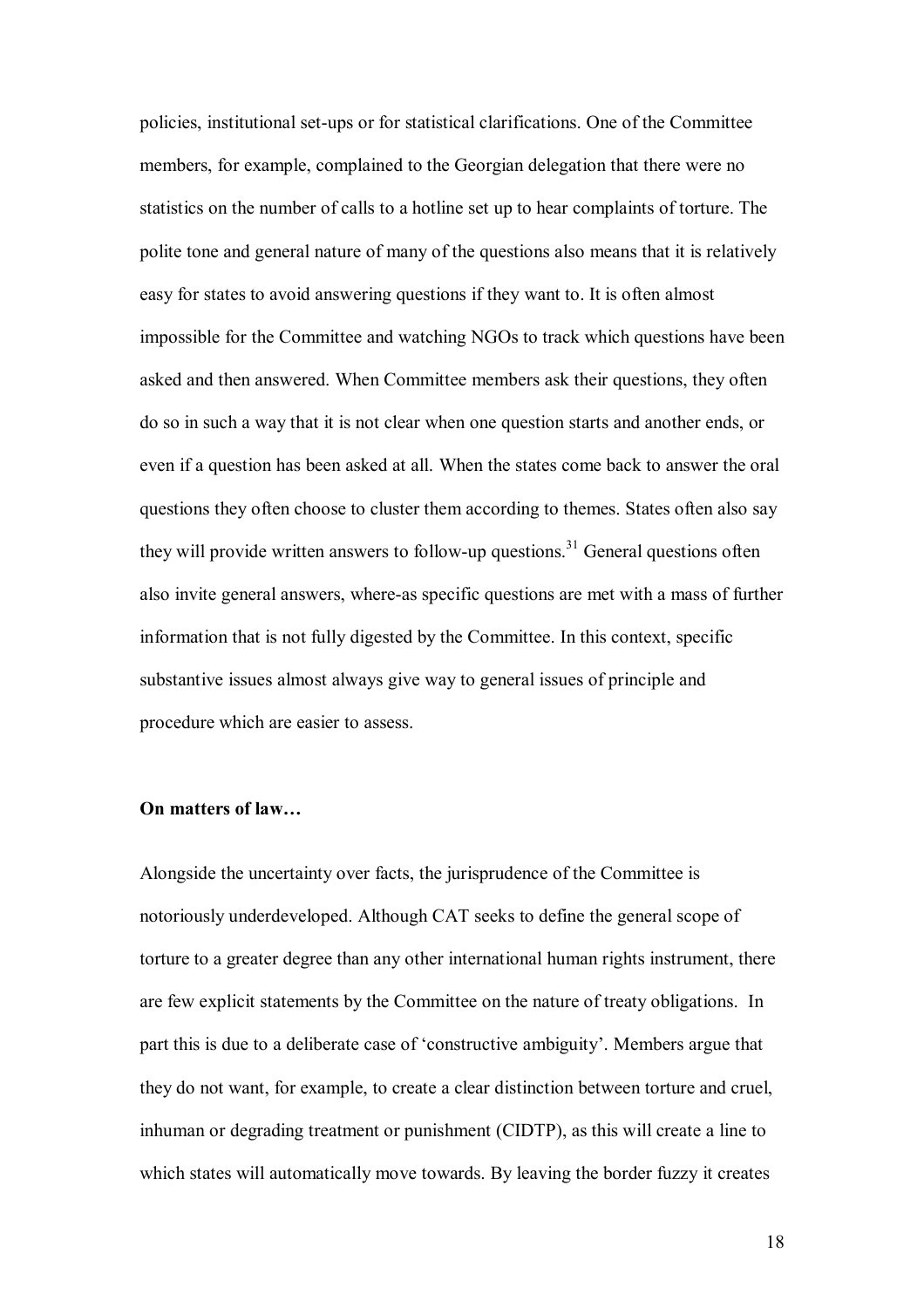more room for the Committee to move in. However, NGOs also criticise the Committee for constantly shifting in its jurisprudence, making claims at some point that are dropped at others. In general, the Committee members move between a narrow and broad interpretation of the Convention. There is a tension between the use of a specific legal definition of torture that refers directly to the Convention, and a more expansive definition based on what might be called ethical sensibilities. In particular, in recent years several members have started asking questions about domestic violence. Some members welcome this broadening of the Committee's remit, saying that although domestic violence may not be strictly within the Convention, it is important not to be 'too narrowly legal'. However, for some of the Committee members domestic violence is outside the scope the Committee's remit, as it is not carried out by people 'acting in an official capacity'. Many of the questions of the members are often guided by a general sense of what they call 'the pressing issues' in a specific country, rather than a narrow interpretation of the Convention. The US, for example, was asked about the response to Hurricane Katrina, whilst Qatar was asked about the treatment of child camel jockeys. States often reject this widening of the remit of the Committee, either pointedly refusing to answer the question, by answering the question but pointing out it is outside the scope of the Convention, or quietly leaving the question unanswered.

The lack of a precise jurisprudence is in part due to the absence of 'General Comments<sup>2</sup>. The UN treaty monitoring bodies have adopted the practice of publishing their interpretation of the content of human rights provisions in the form of comments on thematic issues. However, where-as the Human Rights Committee had by 2007 published 31 General Comments (including 2 on torture), the Committee Against Torture has only two General Comments. There are several reasons why the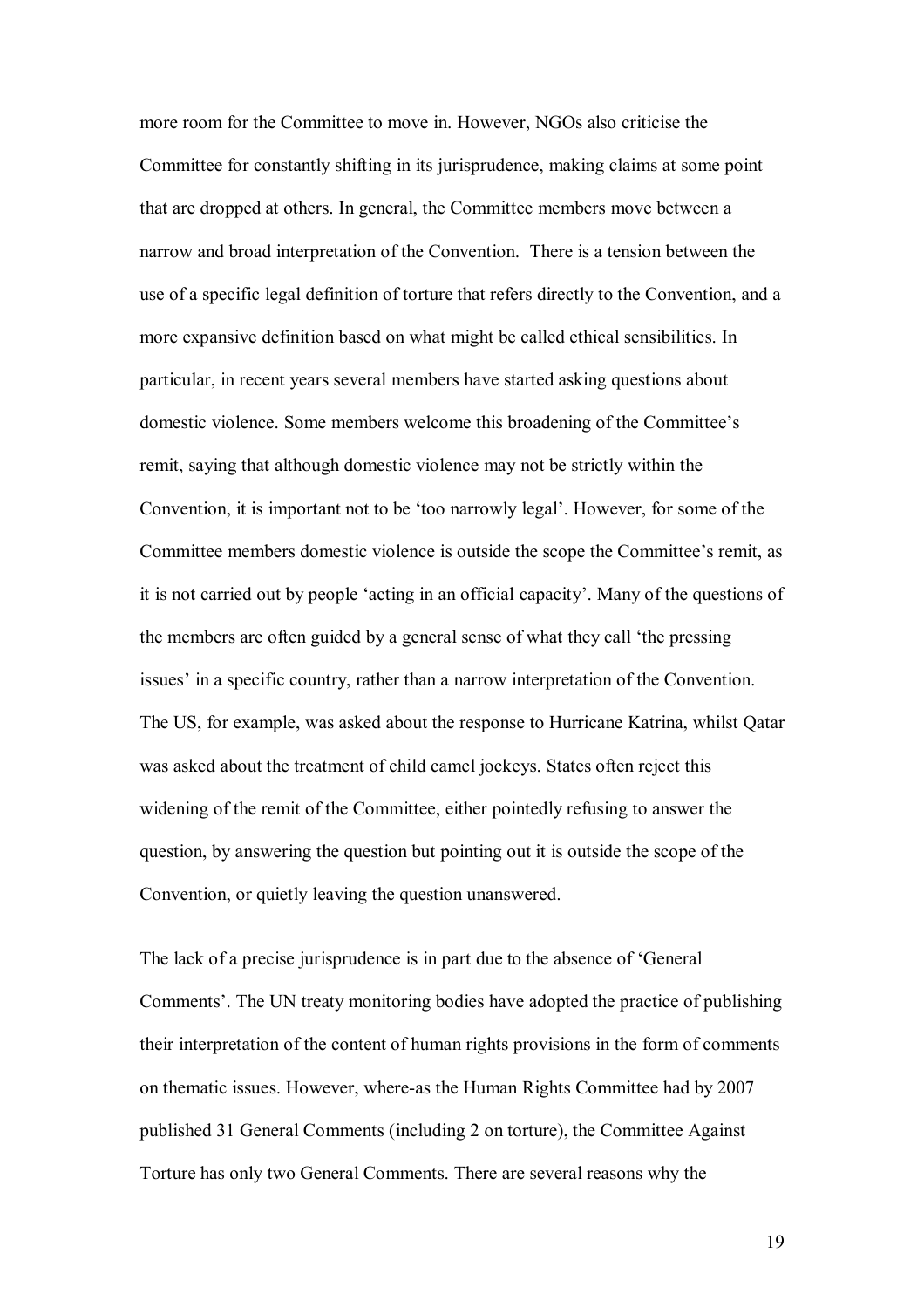Committee has relatively few General Comments. Other human rights committees, which are generally much larger, have created sub-committees in order to draft their comments. The small size of the Committee against Torture makes this more difficult. However, perhaps the most important reason is the inability of the members to agree amongst themselves. The General Comment on Article 2, concerning the responsibilities of states under the Convention, was in preparation for six years. Some members of the Committee complain that their fellow members are far too conservative, where-as others argue that their colleagues want to 'play fast and loose' with the Convention.

There is a key dispute as to the status of the final recommendations produced by the Committee. This dispute exits both within the Committee, and between the Committee and several states. The Committee, as with all human rights treaty monitoring bodies, is not granted the explicit power to issue legally binding interpretations of CAT or even to determine whether states are in compliance with the Convention. In this context, most members are hesitant in their jurisprudential claims, framing their arguments in terms of phrasings such as 'I wonder if...', 'in my opinion...', or 'it could be said that...'. Most Committee members recognize that their recommendations are precisely that: recommendations, with no binding force. However, many also argue there is a duty for the states to comply. During the US session some of the members were even more forceful, claiming that 'it is our interpretation that will decide whether you are in conformity, not yours...one of the parties has to give way, but it will be you, the Committee will have to prevail'. The US however explicitly rejected this view, arguing that 'the Convention does not grant the Committee the power to grant legally binding views'. Such rejections of the Committee's power to determine the interpretation of the Convention are common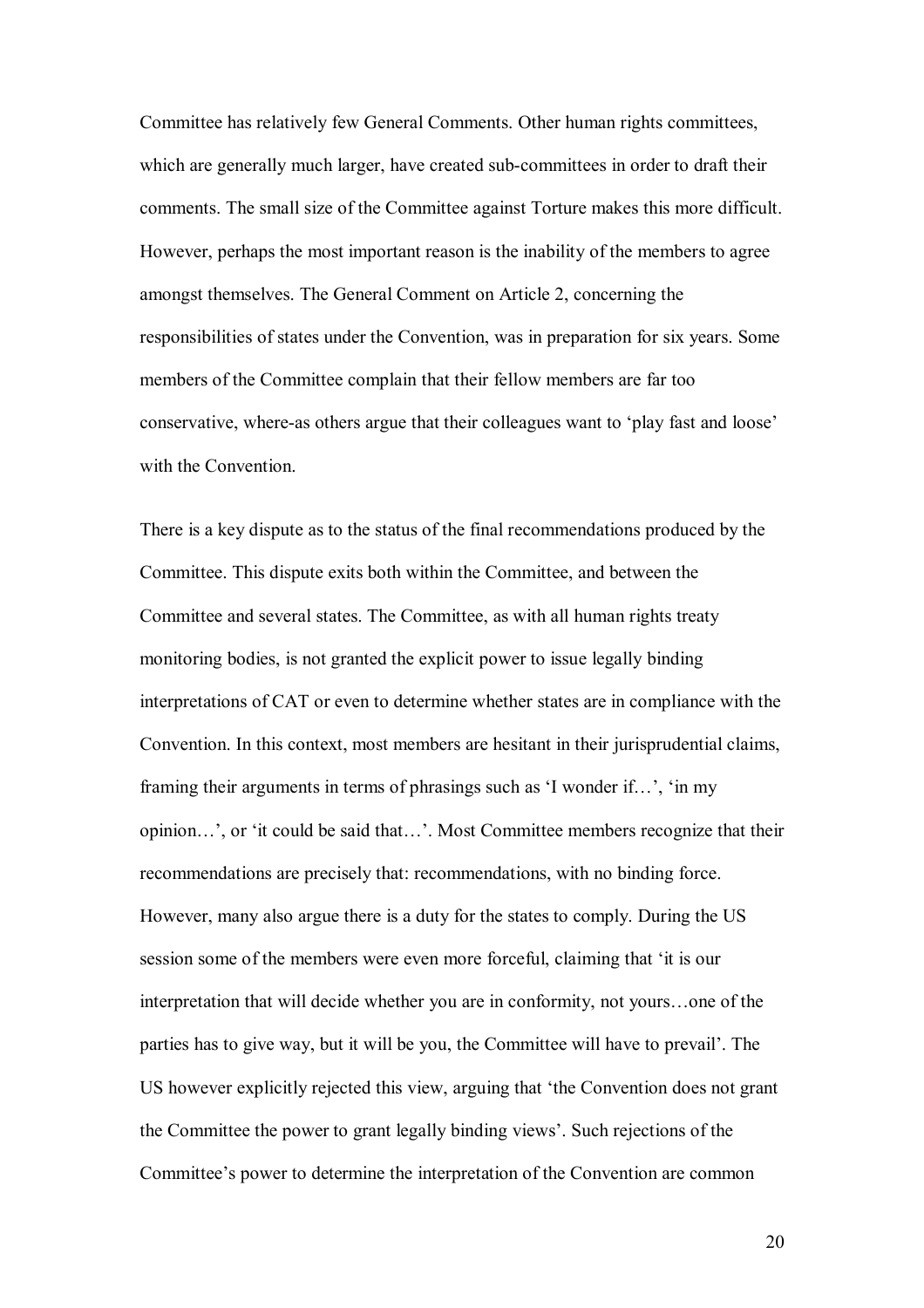and states routinely conclude their presentations with the claim that 'we are confident that this fulfils our obligations', implicitly challenging the Committee to disagree.

## **The Conclusions and Recommendations of the Committee**

Two weeks after a session closes, the Committee releases its ëconclusions and recommendations<sup>7</sup>. The recommendations are in practice drafted by the secretariat, and signed off by the Committee members, with the rapporteurs taking the lead. Although the recommendations have to be based on the questions and answers given in the session, the practice of having them drafted by the secretariat means that they are often more precise than the questions asked during the sessions. The secretariat members often work on several human rights treaty bodies at the same time, and therefore have considerable experience. Although they have changed several times over the years, conclusions and recommendations take a specific format. They currently begin with a set of 'positive aspects' before moving on to 'subjects of concern and recommendations'. Each subject of concern is usually, but not always, matched with a recommendation on paths of action. Often in practise, such recommendations are as vague as saying that the state 'should take all necessary steps to combat torture'.

The language in which recommendations are written makes it clear that they are not obligatory. Most of the recommendations issued by the Committee focus on issues of legislative development or policy, often framed in the broadest possible terms. Togo, for example, was recommended to 'take the necessary legislative, administrative and judicial steps to prevent all acts of torture and ill-treatment<sup> $2, 32$ </sup> When recommendations are more specific they tend to focus on institutional structures. Several states were recommended to incorporate torture as a particular crime within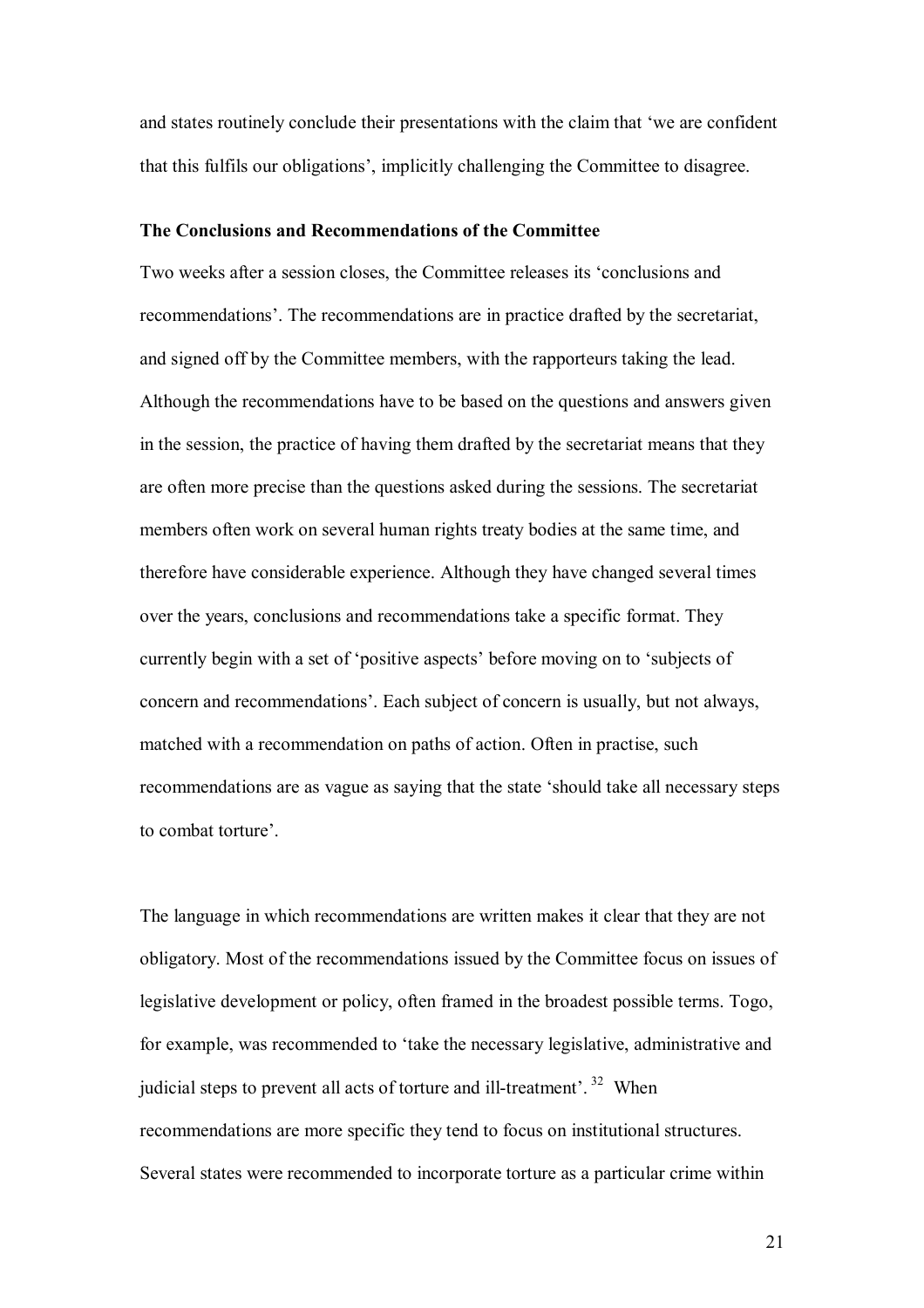their criminal law.33 It was also suggested, for example, that Peru set up a registry of complaints against law enforcement officials.<sup>34</sup> Very few recommendations refer to specific incidents and at most they refer to broad allegations. In its recommendations to Togo the Committee wrote that the ëcommittee is concerned by allegations received...of the widespread practice of torture, enforced disappearances, arbitrary arrests and secret detentions...,  $\frac{35}{15}$  It is also very rare for states to be told that they are in direct contravention to the Convention. Although the Committee recommended that the US ëshould rescind any interrogation technique, including methods involving sexual humiliation, "waterboarding" and "short shackling", the language is ambiguous as to whether the US has used these techniques, and was in direct breach of the convention.<sup>36</sup> The only state out of the 7 that were examined during the May 2006 session that was explicitly told it was in breach of the convention was  $Q \text{atar.}^{37}$ The Committee wrote that ëcertain provisions of the Criminal Code allow punishments such as flogging and stoning to be imposed as criminal sanctions... These practices constitute a breach of the obligations imposed by the Convention<sup> $38$ </sup>

## **Universality in a World of Unequal States**

The Committee members are very aware of their political and institutional weaknesses. As a result there is a predominant language of 'dialogue' during the sessions and the tone of the Committee is overwhelmingly one of diplomatic politeness. Time after time members will thank the reporting state for their interesting and thorough report and the presence of the 'high level delegation'. As the Chair explains it: ëwe need to go softly. We can not throw everything at them. The purpose is not to point fingers but to save lives... We can not demand too much as otherwise they will close the door on us.... It is constantly stressed that states have to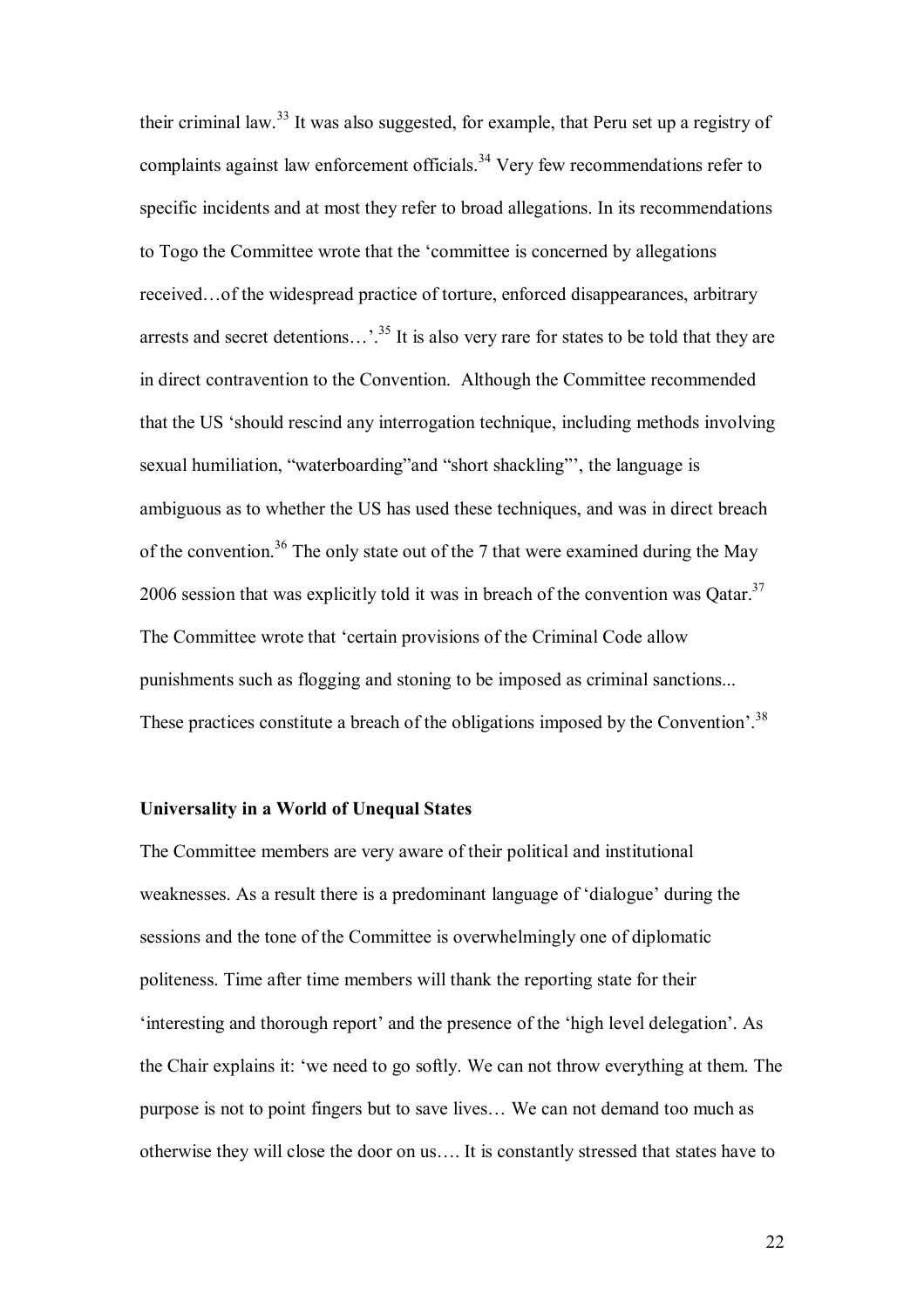have the 'political will and capacity to reform' and that the Committee can not enforce this, but can only encourage it through a careful dialogue.

The focus on dialogue rather than the strict application of the Convention inevitably raises the issue of whether all states can and should be treated equally. The Committee constantly stresses that 'no exceptional circumstances whatsoever may be invoked as a justification of torture'.<sup>39</sup> However, at the same time, the Committee is also forced to recognise that the states that appear before it have vastly different political and institutional capacities. As one member put it 'we can not expect Uganda to implement things in the same way as Norway... we must recognize that there are political realities on the ground'. Other Committee members were directly critical of this approach, arguing that it is crucial that the Committee treats all states as equals, as they 'can not tell a state they are poor and therefore we will be nice to you'. From this perspective, as the 'custodian' of a UN human rights convention the Committee has the responsibly to treat all states equally according to universal principles. During the US session in particular, there were accusations, from both some of the Committee members and NGOs, that the US was being given favorable treatment, as well as accusations that it was being held up to a higher standard than others. Equally, others argued that the US was getting more scrutiny than it deserved. One leading torture NGO was privately critical of all the time spent on the US report, arguing that it was coming at the expense of equally grave issues elsewhere in the world. Several members of the Committee recognised that the US was being held to a higher standard, but did not see this as a problem, arguing that as 'the most powerful country in the world the US had no excuses' for not implementing the Convention fully. Others saw the issue as one of precedent, arguing that where the US lead, others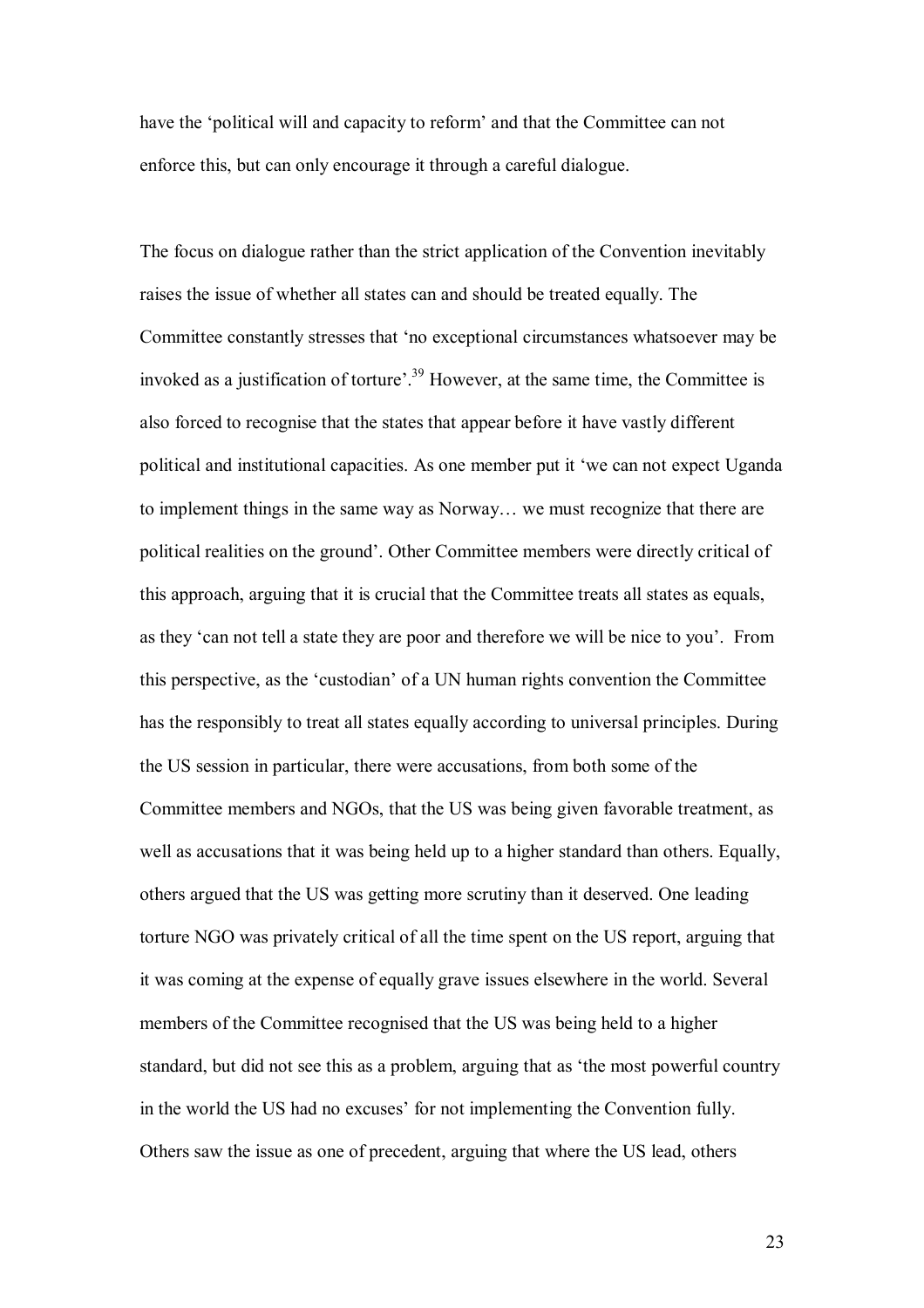would follow. The issue of differential levels of engagement cuts both way. For some people, weaker and more unstable states should be the subject of a greater level of inspection precisely because they are weaker, for other people the very same states can not be expected to meet the same level of commitment precisely because they are weak and unstable.

In this context, the Committee constantly moves between a sense of universal principle and recognition that not all states before it can be treated in the same manner.<sup>40</sup> On the one hand the Committee wants to uphold the universal prohibition of torture as an absolute right, at another level it also recognises that too narrow an application of the Convention is counter productive in a world where not only do states have different capacities, but the Committee can only persuade rather than force states to comply. In this context, states that are widely perceived as 'developed' are often subjected to higher standards. The US for example was told by the chair that **Eventual** start by recognising the unique contribution to human rights of the US... but like Caesar's wife this also creates obligations'. However, at the same time there is also a broad assumption among the Committee that 'liberal democracies' are less likely to be in violation of the Convention, and this is reflected in the amount of the scrutiny that they give these states. Before the May 2007 session, which was predominately made up of EU states, many of the members were openly saying that it was going to be a 'boring meeting', as there would not be much to discuss. The secretariat was openly trying to shorten the time dedicated to some states, saying that it was pointless to spend all morning on them. There are discussions within the Committee whether to make all states report after the same amount of time. Although the Convention stipulates that states must send a report every four years, there is some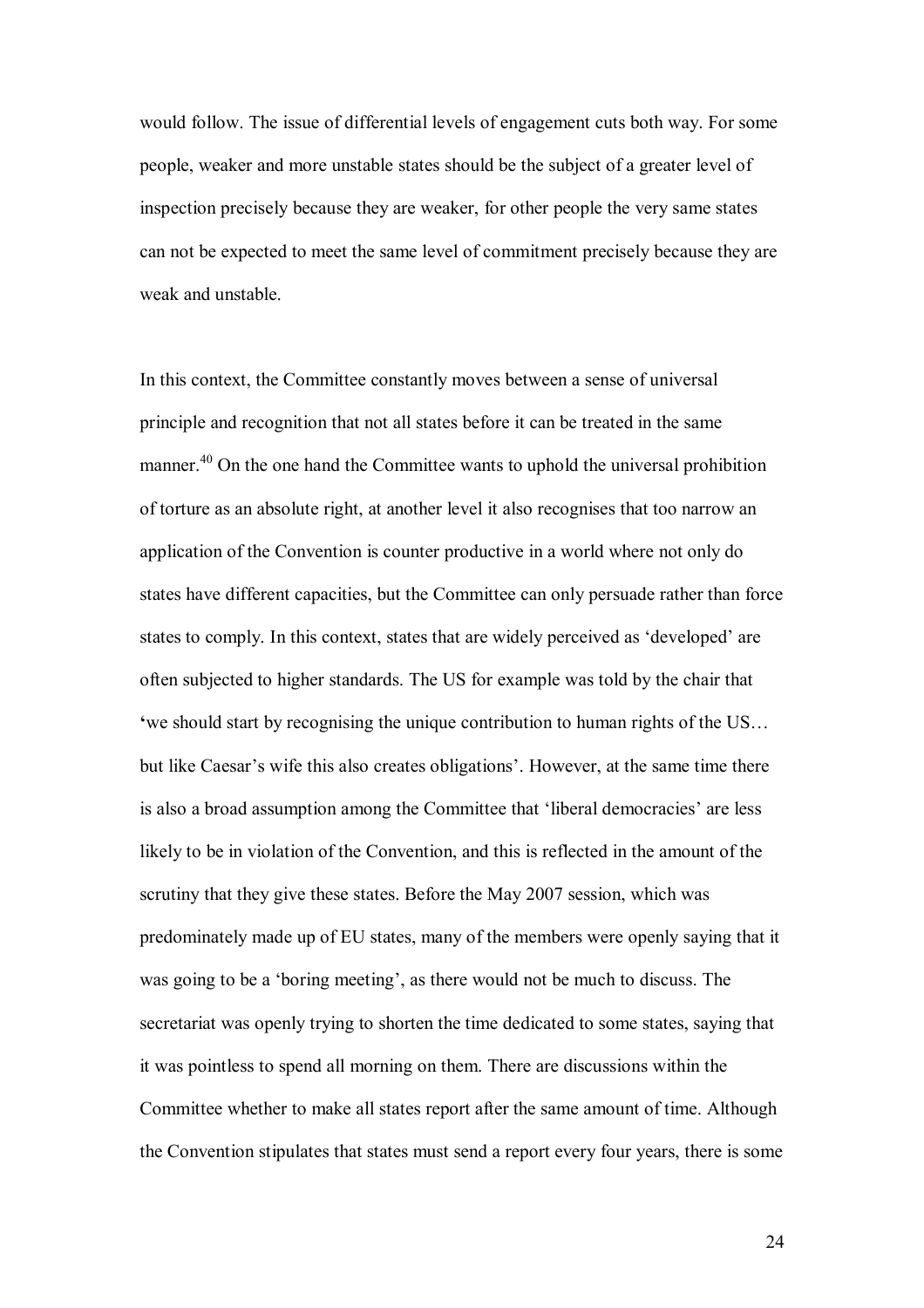flexibility in that the extensive delays between a report being submitted and heard, means there is space to shift the order around. At the same time, states perceived as being less 'developed' are given relatively less serious attention from the Committee. One member of the Committee offered to arrange an interview with me during the Togo session, saying 'it is only Togo'. It is states in the middle ground, those that profess to be liberal democracies, but do not seem to live up to their promises, that attract the most attention. This situation is best understood in terms of a broad distinction between principle and evidence. States that are seen to be relatively developed are held up to higher standards, but are also seen to be less likely to commit torture. In contrast, states that are taken to be relatively underdeveloped are not expected to reach the same standards, but are assumed to be susceptible to violence against their citizens and subjects. There are comparatively different levels of evidential trust and perceptions of risk invoked for what are seen as developed or underdeveloped states

#### Liberal Institutions, Development and 'Civilisation'

In the absence of rigorous jurisprudence and the ability to make determinations on issues of fact, the Committee falls back onto assumed universal values and institutional formations that are seen as being linked to liberal democracies. The grey zone between fact and law is filled with a set of distinctions and judgments, used in both the collection evidence and its evaluation, that reproduce an idealized model of the liberal nation state. In this process, the Committee keeps returning to a distinction between developed and underdeveloped states. This distinction is based on assumptions about the universal direction of development and the desirability of particular legal and institutional frameworks as a path to eradicate violence. States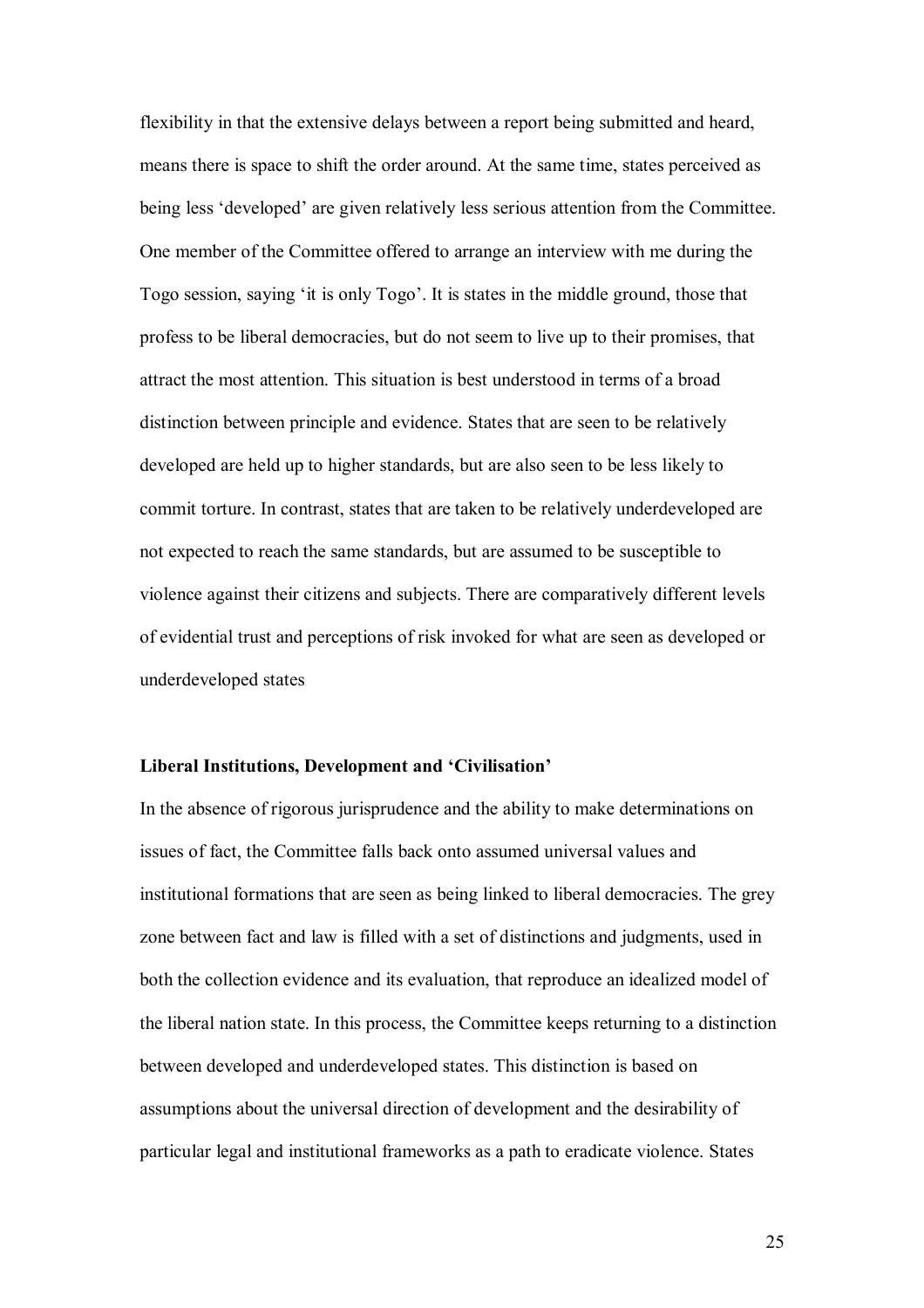that are seen as lacking these frameworks, such as Qatar, Togo, Peru, Guatemala, and Georgia are singled out as being in need of 'reform' in order to eradicate torture. Qatar, for example, was told that some of its forms of punishment were 'anachronistic' and had to be abandoned. Other states are constantly encouraged to strengthen the 'reform process'. In contrast, despite the widespread accusations of torture, the US was never recommended to 'reform', and any incidents of torture were implicitly treated as an historical aberration. In large measure the precise notion of development remains vague, but it serves as a pole around which reporting states are conceptually organized and judgments made about the risks of torture. The relative absence or presence of torture is linked to the relative absence or presence of a set of broadly liberal institutions and procedures to which all states should be working towards.

Development is conceptualized by the Committee primarily in institutional terms. Crucially, the processes of the Committee are designed to examine compliance with the Convention, rather than to eradicate torture. The object of monitoring is one step removed from the infliction of cruelty. In this process there is a prejudice towards specific forms of broadly liberal institutional arrangements. At one level the questions and recommendations of the Committee assume a certain level of institutional capacity, in that they often focus on available statistics as a stable surface against which the possibility of torture can be read off. Delegations are routinely asked for statistical break-downs by age and gender of prisoner numbers, police killings, torture victims, access to medical care in detention and sexual crimes, amongst other things. Whilst statistical information is relatively straightforward for many European or North American states, such information gathering assumes a level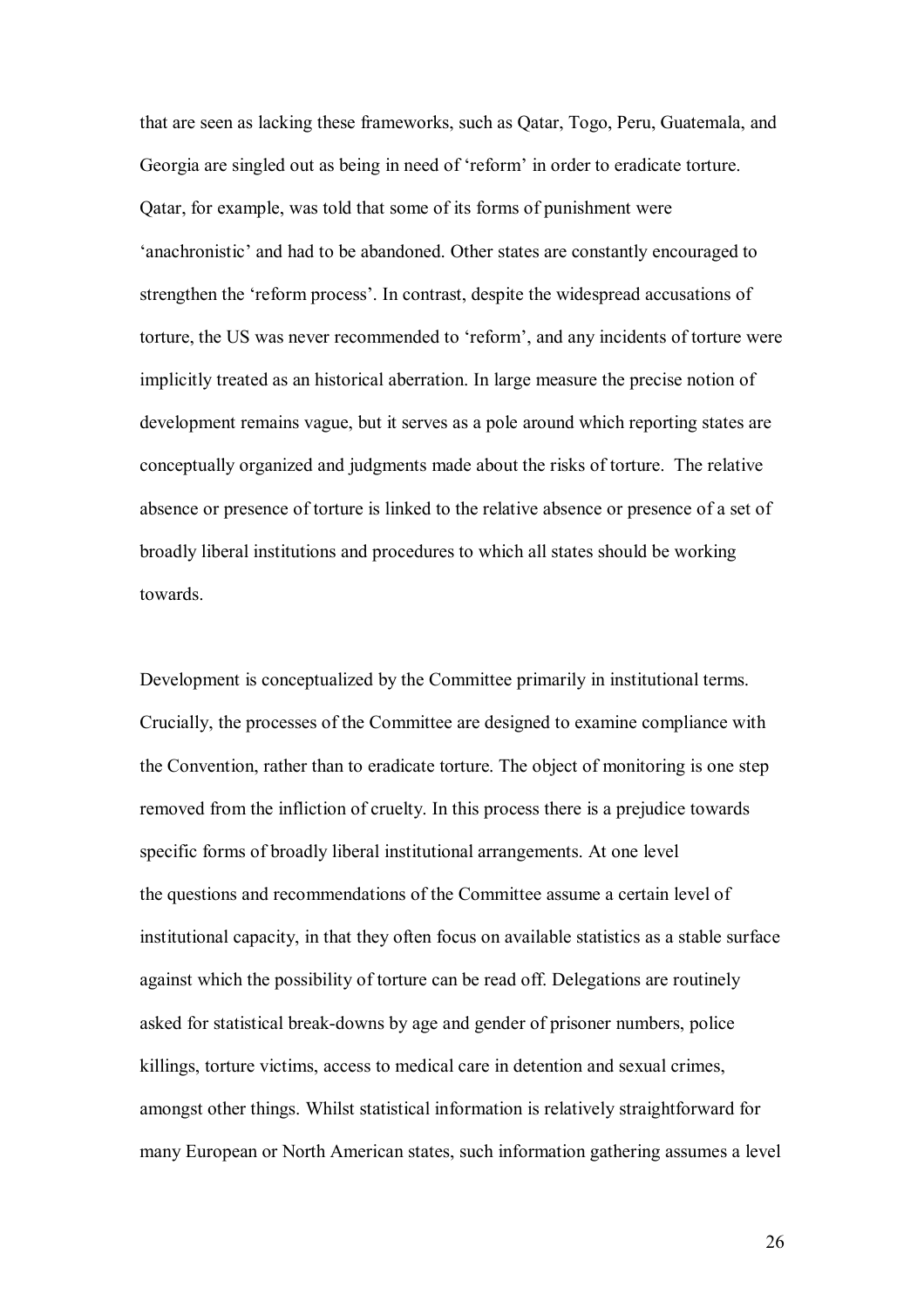of institutional capacity and is beyond many of the states before the Committee. At another level there is an implicit assumption that specific liberal institutions are more likely to eradicate torture. Judicial independence, for example, is seen as an area of particular concern, with both Japan and Oatar criticized for not following 'universal standards for an independent judiciary<sup> $1$ </sup>.<sup>41</sup> The Committee also has great difficulty grasping the implications of the institutional arrangements that differ from the broadly and formally liberal frameworks with which they are most familiar. They had problems, for example, in understanding Japanese and Qatari legal systems as they did not fit into the models of common or civil law that most of the members worked within. The status of *shari'a* law in Qatar caused several members of the Committee some confusion, and a great deal of time was taken during the sessions on clarifying technical aspects of the legal system.<sup>42</sup> One of the Committee members said that he had not had a chance to read the report, but he wanted to know to what extent 'Islamic law' was in force in Qatar. In this process, Islamic law was in itself implicitly being treated as a problem.

Levels of development are also often linked to notions of culture. Members talk about the fight against torture as being fundamentally about 'changing mentalities'. The Qatari delegation, for example, was told that ëthe eradication of torture begins in the minds of  $\ldots$  officials<sup> $2,43$ </sup>. The Republic of Georgia was asked to 'give a higher priority to efforts to promote a culture of human rights<sup>', 44</sup> Other states were told to 'promote the values and practices of democracy<sup> $1.45$ </sup> Peru was praised for the 'change in values' that had taken place since the previous regime, but there was a further need to 'change the culture of the prosecutors'. According to one member, many developing countries 'may not know what to do' and it is therefore helpful to be told so by the Committee.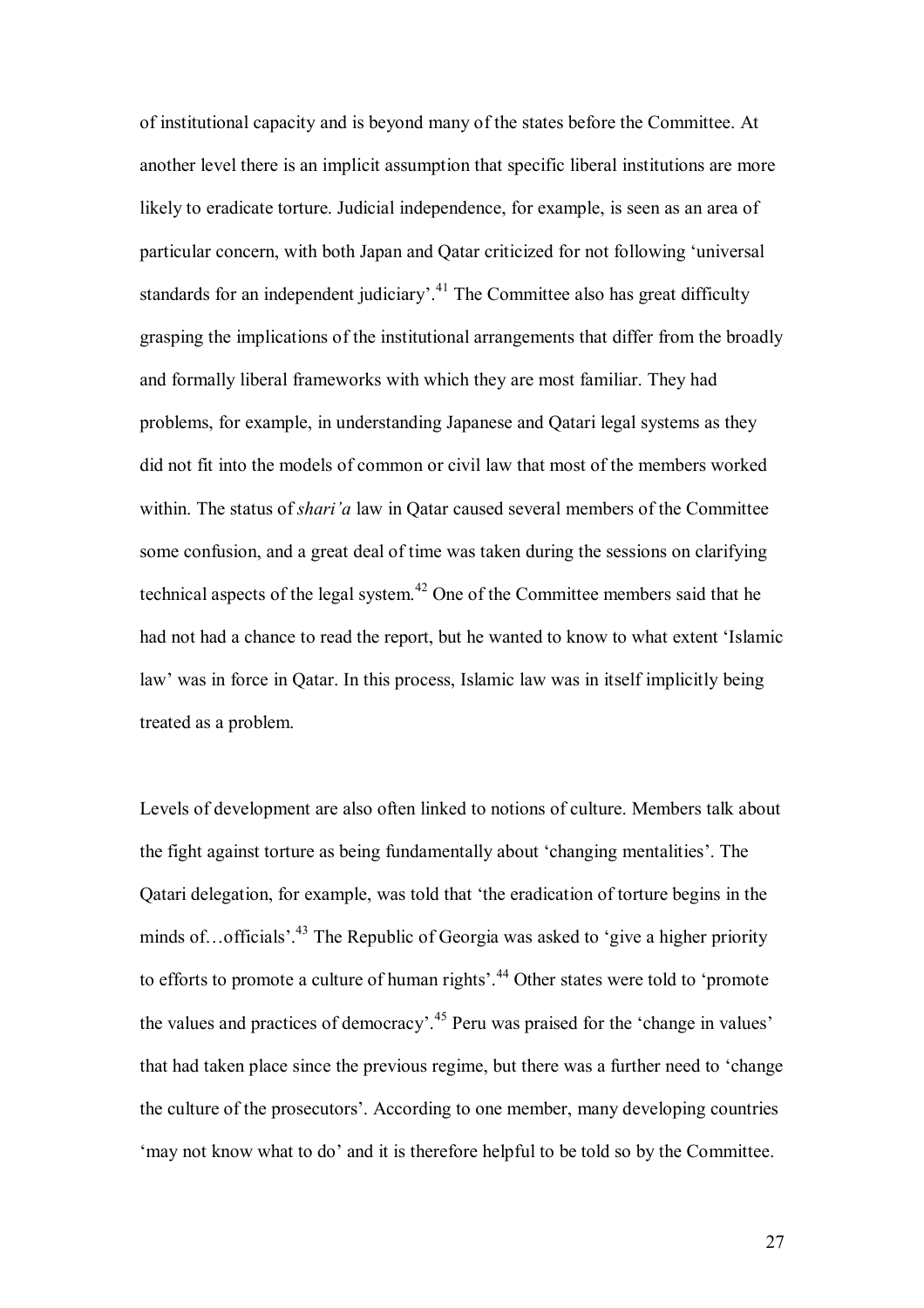As such, a particular emphasis is often placed on training of police officers, prison guards and soldiers, as well as lawyers, judges and the general public. Training, it is claimed, can help prevent torture by 'raising awareness' of the Convention. The Peruvian delegation was told that 'cultural factors are of vital importance, and therefore we need education'. In some cases the continued presence of torture is directly linked by the Committee to inadequate training. Togo, for example, was told that the ënumerous reports containing allegations of acts of torture and crueler, inhuman or degrading treatment submitted to the Committee further demonstrate the limited scope of  $\dots$ training<sup> $,46$ </sup> The eradication of torture is therefore seen as an issue of cultural change.

Against this background of talk about implicitly liberal values and institutions, the distinction between developed and underdeveloped states easy slips into talk about civilized and uncivilized, where the presence of torture is linked to absence of ëcivilisationí. One Committee member describes the Committee process as being 'designed to promote the highest values of civilization and the rule of law'.<sup>47</sup> It is not just Committee members that seek to link torture to a notion of civilisation. Many states, most notably those implicitly being accused of lacking 'modern values' are often keen to associate themselves with the values of 'civilisation'. One of the leading anti-torture NGOs also argues that 'the practice of torture is fundamentally at odds with the notion of civilised life<sup> $,48$ </sup> Such linkages between human rights violations and the absence of something called civilisation are common in the UN human rights system. As Foot has argued, the new international 'standard of civilization' is partly based around human rights principles.<sup>49</sup> Similarly, Merry has claimed that the UN human rights system operates according to a particular model of a fair society based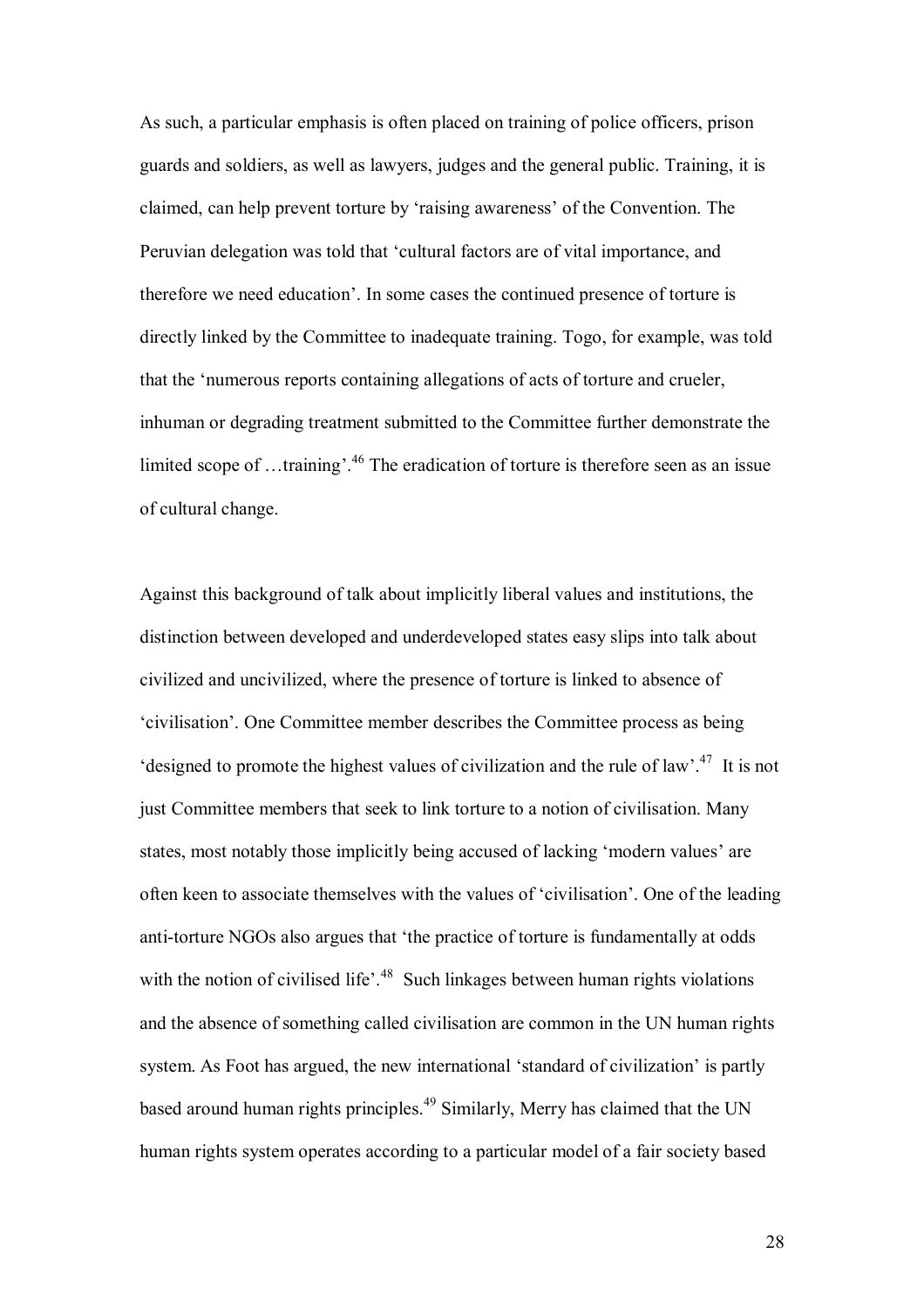on what she calls 'transnational modernity' that resonates with a colonial era conception of what it means to be 'civilized'.<sup>50</sup> In doing so local differences are seen as a challenge to a 'universal vision of just society'.<sup>51</sup> The relative absence or presence of human rights as both a value and a practice is linked to the relative absence or presence of 'civilization.'

An approach that seeks to link torture to the absence of broadly liberal institutions and cultures contains particular sociological assumptions about the relationship between institutional forms, values and the incidence of violence. The Committee, working with their own version of a 'liberal peace theory', implicitly assumes that states that have liberal institutional structures will be more likely to comply with the Convention, and that liberal institutions produce liberal practices all the way down.<sup>52</sup> The relative absence of torture is linked to the presence of self-described liberal institutions and values. There is not the space here to develop a lengthy alternative theory of violence, but merely to point out that the implied link between the absence of torture and liberalism not only ignores the ways in which liberal politics can produce its own forms of violence, but also it serves to reduce violence to an issue of institutional design and cultural values, rather than political and economic inequality.53 It assumes that violence can be eradicated so long that we have the correct technical policies which are then followed to the letter. The violence that remains, such as the death penalty, or mass imprisonment, is left unquestioned or is normalized. What counts as violence is taken for granted. For example, the Qatari delegation was told that the practice of flogging was on contravention to the convention, but the US was merely told that they should 'carefully review its execution methods, in particular lethal injection, in order to prevent severe pain and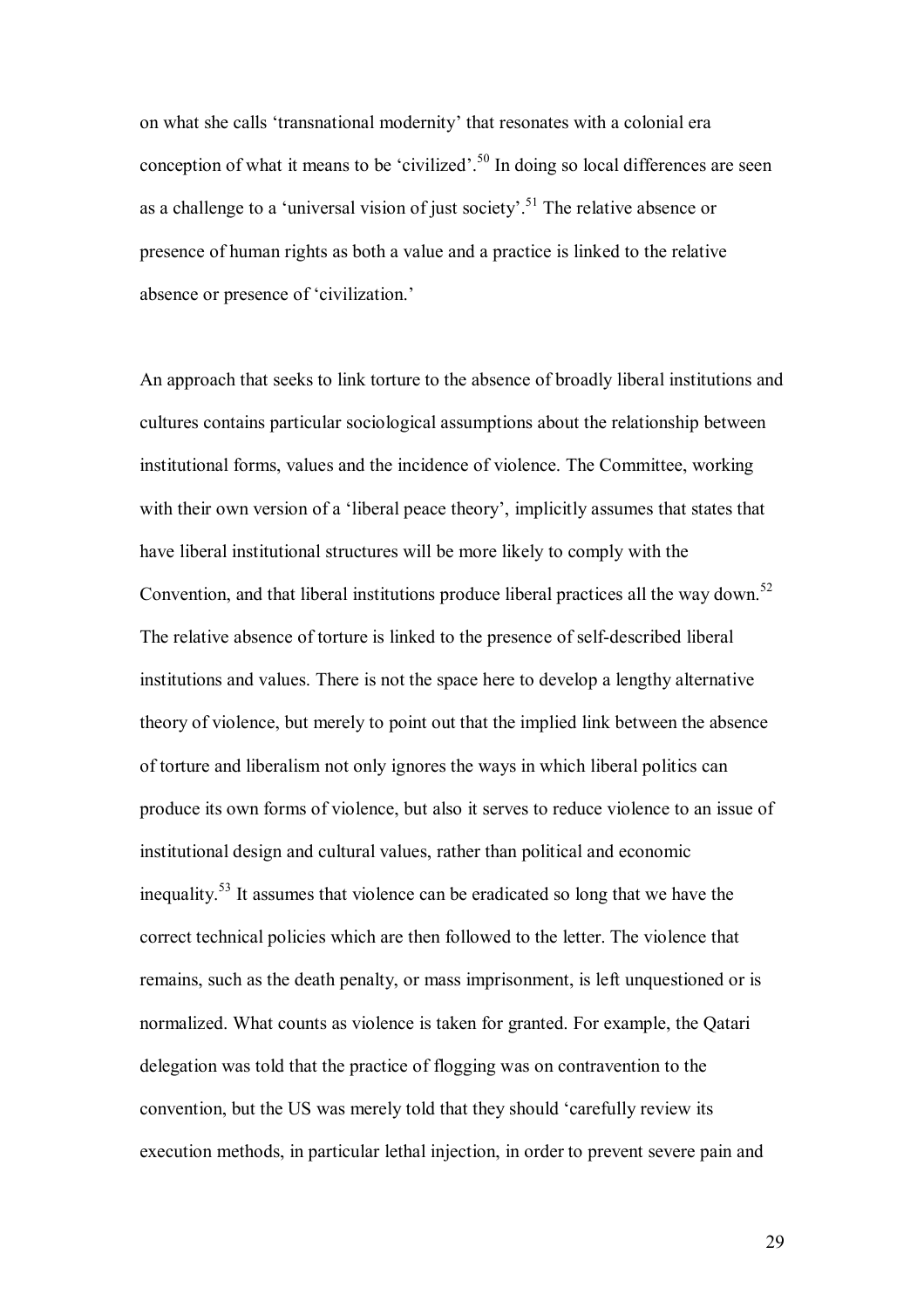suffering<sup> $54$ </sup> However, cruelty, rather than being a residue of some pre-modern and uncivilised past, or an accidental aberration to be explained away by a few ërotten apples<sup>'</sup>, can be an inherent part of modern bureaucratic life.<sup>55</sup> As Darius Rejali has shown liberal democracies have been at the forefront of the development of techniques of torture. Far from the institutions of inspection and accountability associated with liberal democracy eradicating torture they have lead to the development of methods that leave no marks and are therefore hard to monitor.<sup>56</sup> The point here is not the moral relativist claim that all cultural or political formations are equally valid. Rather the point is that there is a danger of treating cruelty as a product of a failed 'modernity', as the result of 'lack' that can only be remedied through the creation of particular institutional frameworks. The eradication of violence is seen as being linked to technical policy formulations.<sup>57</sup> Through a focus on institutions and values there is a displacement of a discussion of the causes and consequences of violence in favour of the systems that are supposed to monitor violence.

 $\overline{a}$ 

<sup>&</sup>lt;sup>1</sup> The research for this paper was made possible by the generous support of the Nuffield Foundation and the Carnegie Trust for the Universities of Scotland.

<sup>2</sup> FRANZ VON BENDA-BECKMAN, PROPERTY IN SOCIAL CONTINUITY (1979), Franz von Benda-Beckman, *Anthropology and Comparative Law*, in ANTHROPOLOGY OF LAW IN THE NETHERLANDS (Keebet von Benda-Beckman and Fons Strijbosch eds., 1986), Franz von Benda-Beckman, Citizens, Strangers and Indigenous Peoples: Conceptual Politics and Legal Pluralism, in NATURAL RESOURCES, ENVIRONMENT AND LEGAL PLURALISM, YEARBOOK OF LAW AND ANTHRPOLOGY (Franz von Benda-Beckman , Keebet von Benda-Beckman and Andre Hoekema eds., 1997), Franz von Benda-Beckman, *Whoís Afraid of Legal Pluralism?,* 47 JOURNAL OF LEGAL PLURALISM 37-82 (2002).

<sup>3</sup> *See* ELAINE SCARRY, THE BODY IN PAIN: THE MAKING AND UNMAKING OF THE WORLD (1986).<br><sup>4</sup> See MICHAEL POWER. THE AUDIT SOCIETY: RITUALS OF VERIFICATION (1997).

<sup>&</sup>lt;sup>5</sup> See Id.<br><sup>6</sup> See James Jaranson, *The Science and Politics of Rehabilitating Torture Survivors: An Overview, in* 

CARING FOR VICTIMS OF TORTURE (James Jaranson and Michael Popkin eds., 1998).

<sup>7</sup>*See* Derek Summerfield, A Critique of Seven Assumptions Behind Psychological Trauma Programmes in War Affected Areas, 48 SOCIAL SCIENCE AND MEDICINE 1449-1462 (1999).<br><sup>8</sup> See MEDICAL FOUNDATION FOR THE CARE OF VICTIMS OF TORTURE, GUIDLINES FOR THE EXAMINATION OF SURIVORS OF TORTURE (2000).

<sup>&</sup>lt;sup>9</sup> SCARRY, *supra* note 2.

<sup>&</sup>lt;sup>10</sup> VEENA DAS, CRITICAL EVENTS: AN ANTHROPOLOGICAL PERSPECTIVE ON CONTEMPRORARY INDIA (1995).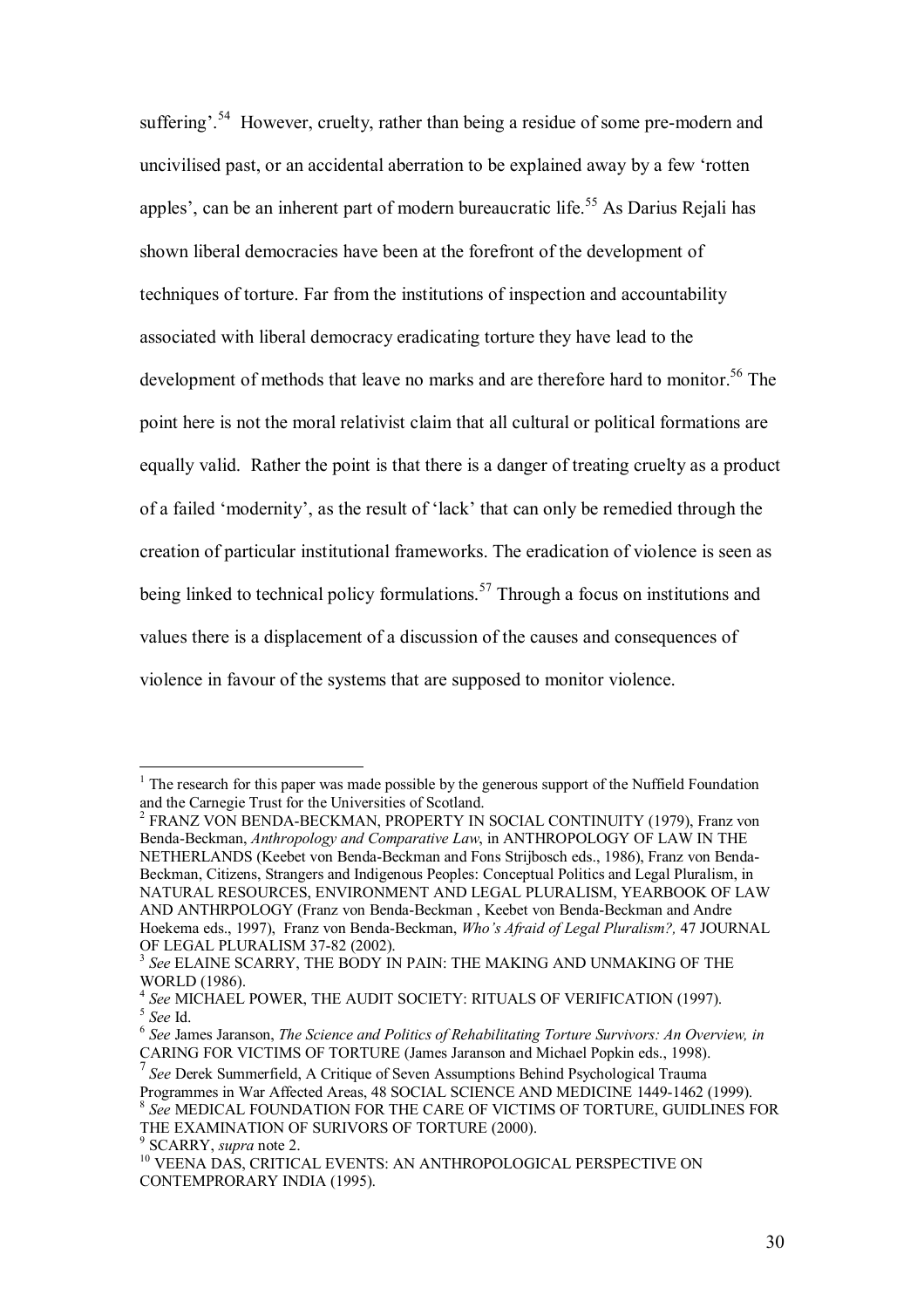<sup>11</sup> *Id.* at 193.<br><sup>12</sup> *See* JOHN LANGBEIN, TORTURE AND THE LAW OF PROOF: EUROPE AND ENGLAND IN THE ANCIEN REGIME (2006); EDWARD PETERS, TORTURE (1996).

<sup>13</sup> Compare Kirsten Hastrup, *Violence, Suffering and Human Rights: Anthropological Reflection*, 3 ANTHROPOLIGICAL THEORY 309-323 (2003).

<sup>14</sup> See Duffield, Mark, *Social Reconstruction and the Radicalization of Development: Aid as a Relation of Global Liberal Governance, 33 DEVELOPMENT AND CHANGE 1047-1071 (2002).* 

<sup>15</sup> See Stanford Levinson, Contemplating Torture, in TORTURE: A COLLECTION (Stanford Levinson ed., 2004).

<sup>16</sup> *See* ANTHONY ANGHIE, IMPERIALISM, SOVEREIGNTY AND THE MAKING OF

INTERNATIONAL LAW (2004).<br><sup>17</sup> See LEVINSON, *supra* note 14.

<sup>18</sup> See DARIUS REJALI, TORTURE AND DEMOCRACY (2007).<br><sup>19</sup> See ANGHIE, *supra* note 14.<br><sup>20</sup> ROGER NORMAND & SARAH ZAIDI, HUMAN RIGHTS AT THE UN: THE POLITICAL HISOTRY OF UNIVERSAL JUSTICE (2008).

<sup>21</sup> *See* Balakrishnan Rajagopal, *From Resistance to Renewal: The Third World, Social*  Movements and the Expansion of International Institutions, 41 HARVARD INTERNATIONAL LAW JOURNAL 539-587 (2000).

 $^{22}_{23}$  CAT art. 19.<br> $^{23}$  *Id.* art. 19.

<sup>24</sup> OPCAT art. 1.

<sup>25</sup> *See* Roland Bank, *Country Orientated Procedures Under the Convention Against Torture: Towards a New Dynamism*, *in* THE FUTURE OF THE UN HUMAN RIGHTS MONITROING SYSTEM (Philip Alston and James Crawford eds., 2001); James Crawford, *The Human Rights Treaty System: A System in Crisis?*, in THE FUTURE OF THE UN HUMAN RIGHTS MONITROING SYSTEM (Philip Alston and James Crawford eds., 2001).<br><sup>26</sup> See MERRY, supra note 24.

<sup>26</sup> *See* MERRY, *supra* note 24. 27 ANNE BAYEFSKY, THE U.N. HUMAN RIGHTS TREATY SYSTEM: UNVERSALITY AT THE CROSSROADS 7 (2001).

<sup>28</sup> *See* also SALLY ENGLE MERRY, HUMAN RIGHTS AND GENDER VIOLENCE (2006).<br><sup>29</sup> OMCT. RAPPROT NARRATIF (2006).<br><sup>30</sup> *See* also MERRY, *supra* note 24 at 69.

<sup>31</sup> There is a formal follow up process through which states are supposed to supply further information within a year on specific points asked for by the Committee its concluding recommendations. One year after the 2006 US session, the US was yet to supply this information.

 $32$  CAT/C/USA/CO/2 para. 26. and CAT/C/TGO/CO/1 para. 12.

<sup>33</sup> *See*, for example: CAT/C/GTM/CO/4 para. 10, CAT/C/KOR/CO/2 para. 4.<br><sup>34</sup> CAT/C/PER/CO/4 para. 14.

35 CAT/C/TGO/CO/1 para. 12.

 $36$  CAT/C/USA/CO/2 para. 24.

<sup>37</sup> Despite the criticisms of the US contained in the Committee's Recommendations, at no point did it explicitly state that the US was in breech of the Convention.<br><sup>38</sup> CAT/C/QAT/CO/1 para. 12.<br><sup>39</sup> See, for example: CAT/C/NPL/CO/2 para. 10.

<sup>40</sup> *Compare* MARTTI KOSKENNIEMI, FROM APOLOGY TO UTOPIA: THE STRICTURE OF INTERNATIONAL LEGAL ARGUMENT (2005).

<sup>41</sup> *See*, for example: CAT/C/JPN/CO/1 para. 15.<br><sup>42</sup> *See* for example: CAT/C/SR/707 para. 14 and 21. Several years previously, the Saudi delegation criticized the Committee for 'being unfamiliar with Islamic law' CAT/C/SR.519, para. 7.

43 CAT/C/SR/707 para. 30.

44 CAT/C/GEO/CO/3 para. 9.

45 CAT/C/SR.709 para. 4.

46 CAT/C/TGO/CO/1 para. 18.

47 CAT/C/SR.662 para. 11.

<sup>48</sup> REHABILITATION AND RESEARCH CENTRE FOR TORTURE VICTIMS, INDEPENDENT MONITROING OF HUMAN RIGHTS PRACTICES IN PLACES OF DETENTION (2007). 49 ROSEMARY FOOT, RIGHTS BEYOND BORDERS: THE GLOBAL COMMUNITY AND THE STRUGGLE OVER HUMAN RIGHTS IN CHINA 11 (2000).